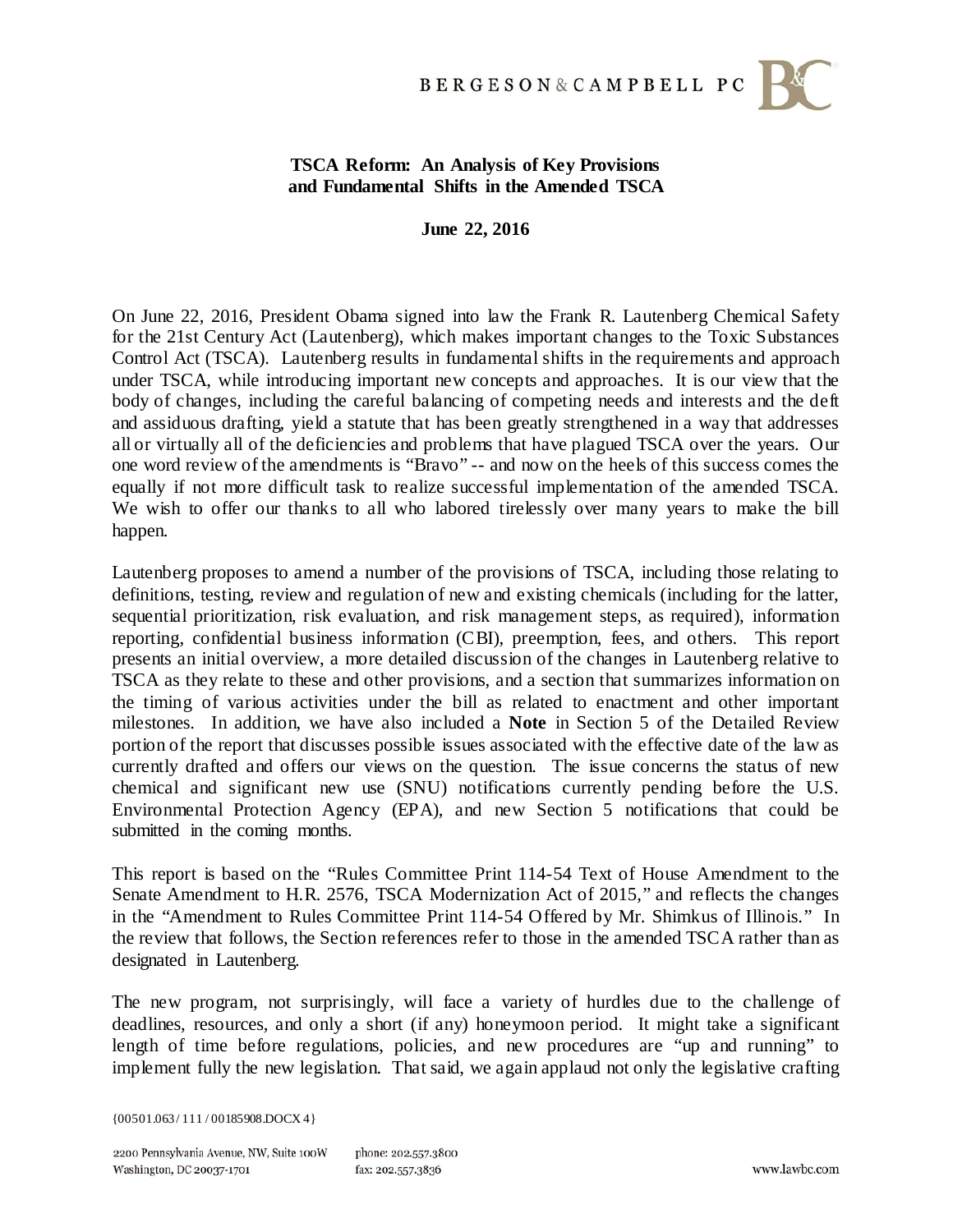

that went into the legislation but also the ability of this Congress, often unable to bridge partisan divides, to come to consensus on such an ambitious and important undertaking.

## **Overview**

**Section 3. Definitions.** TSCA's definitions are retained intact and several new definitions are added. These include:

- *"Conditions of use"* serves as a centralizing concept under which EPA determines how a chemical is made, processed, used, and disposed of. The results of this EPA determination are then the focus of reviews conducted on new and existing chemicals.
- *"Potentially exposed or susceptible subpopulation"* which, as used in the text, serves to ensure that EPA, in conducting evaluations of unreasonable risk or in determining the need for and nature of control actions, considers and evaluates the risks presented to such populations when they are identified as relevant by EPA.

**Section 4. Testing of Chemical Substances and Mixtures.** Lautenberg provides additional, more flexible authority, including using orders and consent agreements in addition to test rules, that EPA can use to require development of new hazard or exposure information, including information needed to prioritize chemicals. In using the new authority, EPA must explain the basis and reasoning for the action. EPA is otherwise required to use tiered testing approaches, unless it can justify going directly to advanced testing.

Lautenberg also retains and expands the scope of TSCA Section 4(f) under which EPA is required to take expedited action when new information indicates that a chemical presents a significant risk to humans. TSCA had limited this provision to cases involving cancer, gene mutations, and birth defects, while the revision removes this limitation.

Lautenberg includes a new section that requires EPA to:

- Reduce and replace vertebrate animal testing when this can be scientifically justified; and
- Develop and implement a strategic plan to promote the use of alternative test methods that are not based on vertebrate animals.

**Section 5. Manufacture and Processing Notices.** Lautenberg retains much of TSCA Section 5 but makes important changes that strengthen the general approach. Part of this involves increasing EPA's obligations by explicitly requiring that the Agency review all new chemicals and SNUs and make one of three determinations and take required actions (as outlined below). In evaluating whether an unreasonable risk is presented by such cases, EPA, while it cannot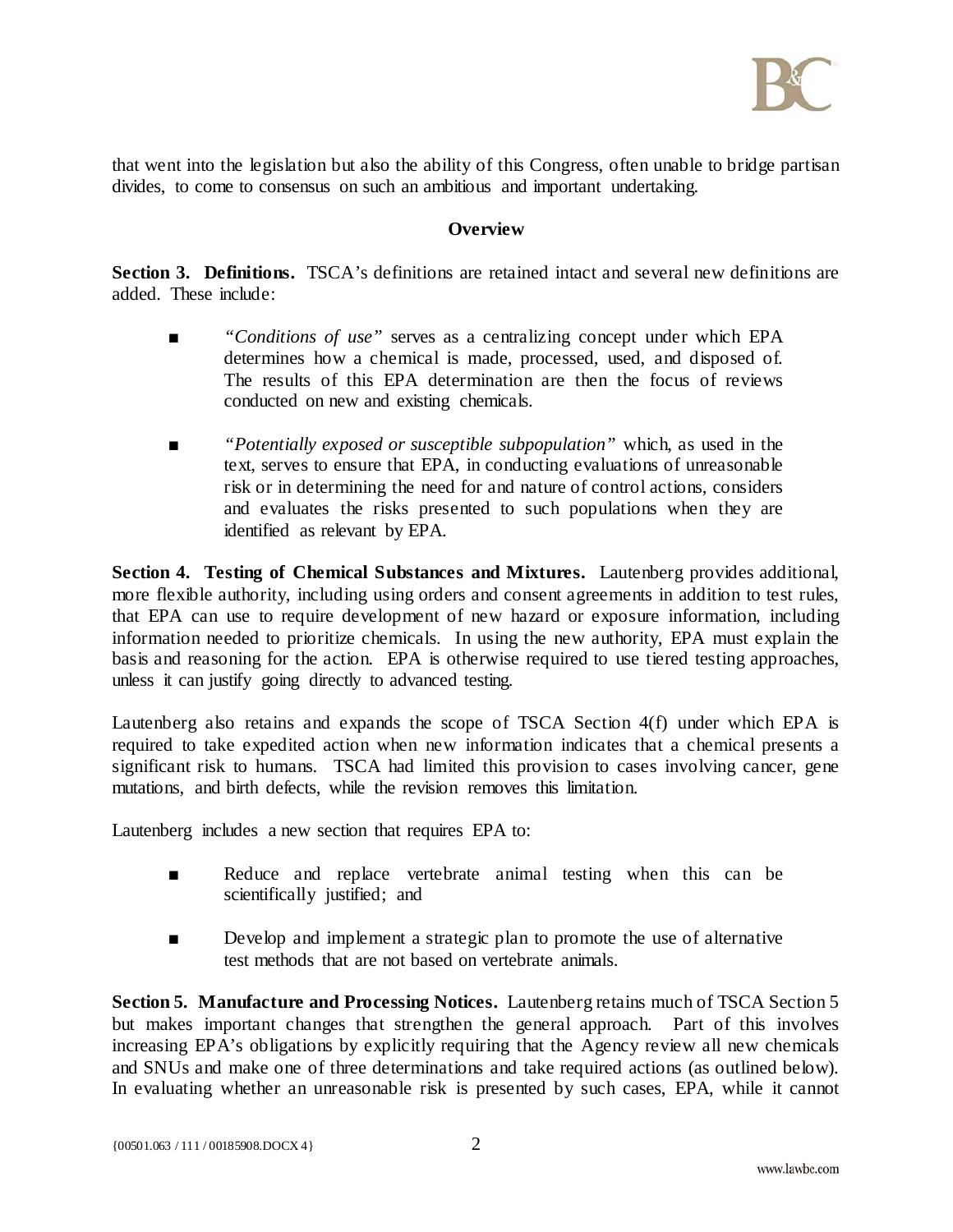

consider costs or other nonrisk factors, is required to consider potentially exposed or susceptible populations and the conditions of use. The bill seems to establish a fixed period of up to 180 days for EPA to review and take actions on new chemicals and SNUs. If this timeline is not met, while EPA is not relieved of the requirement to render a determination, the Agency is required to refund all applicable fees to the submitter.

Regarding the requirement that EPA make a determination and take required actions on all new chemicals and SNUs, the three alternative determinations available to EPA under Lautenberg are as follows:

- First, that the new chemical or SNU *presents* an unreasonable risk of injury to health or the environment in which case EPA is required to regulate under Section 5(f) and must then also promulgate a Significant New Use Rule (SNUR) or explain why not.
- The second alternative consists of a series of "or" statements, as follows:
	- $\triangleright$  The information available on the case is insufficient to permit a reasoned evaluation of the chemical, *or*
	- In the absence of sufficient information, the substance *may present* an unreasonable risk, *or*
	- That the substance will be produced in *substantial quantities* and it either enters or may be anticipated to enter the environment in substantial quantities or there is or may be significant or substantial human exposure.

If any of these determinations is satisfied, EPA is required to issue an order under Section 5(e) and to either implement a SNUR or explain why it is not taking this step.

We note that the language for the second alternative is somewhat similar to that in TSCA Section 5(e) *except* that in TSCA, the first italicized "or" is an "and" (also nonrisk factors or potentially exposed or susceptible subpopulations are not discussed in TSCA). The effect of the change from "and" to "or" is to substantially broaden the scope and effect of the provision and allow EPA regulatory action based merely on a lack of information.

Third, that the new chemical or SNU is *not likely to present* an unreasonable risk, in which case, the notifier can commence manufacture/processing forthwith once the determination has been made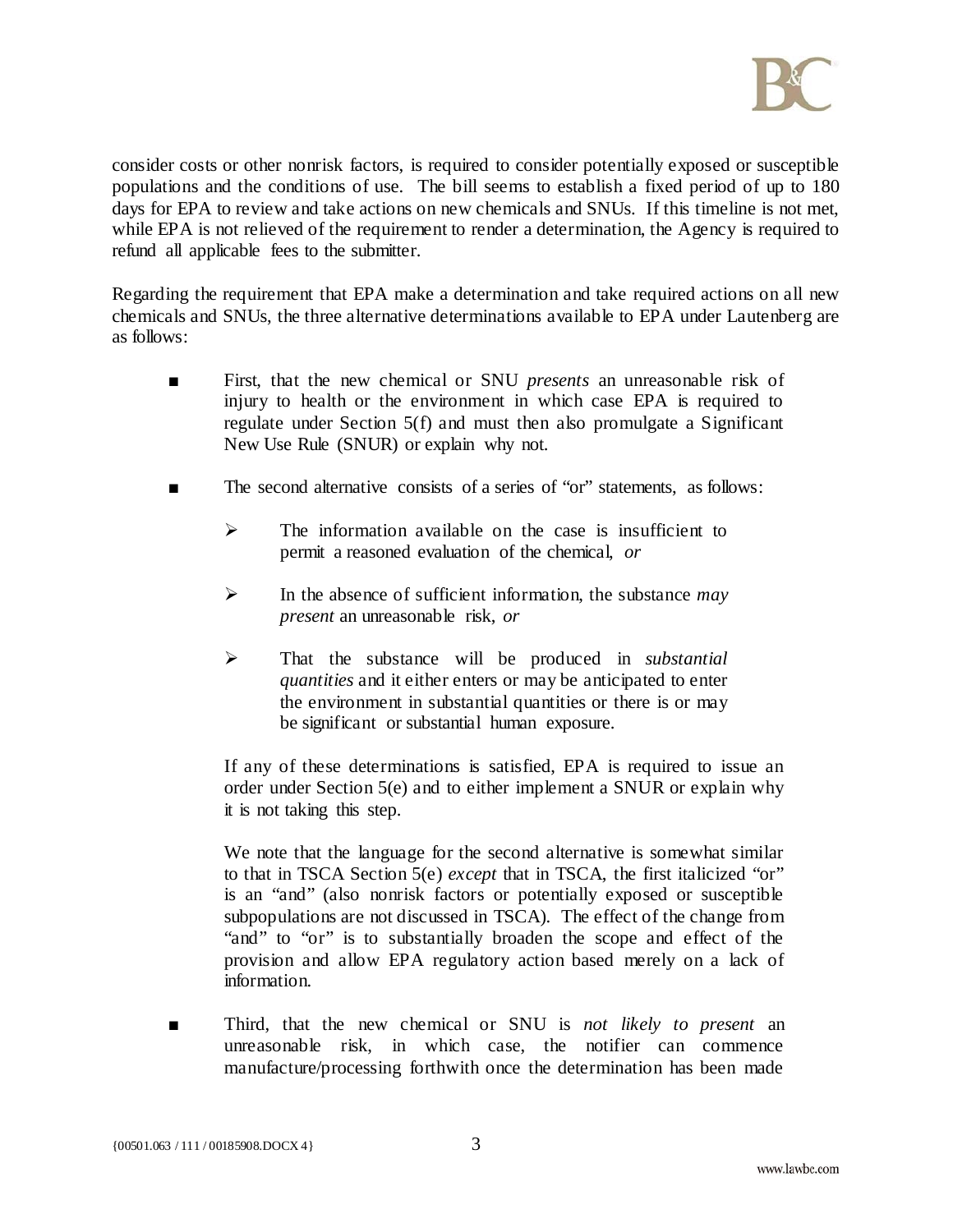

notwithstanding any remaining portion of the applicable review period. EPA is also required to publish a statement of its finding.

Two prominent examples of issues under TSCA Section 5 that received attention over recent years are the use by EPA of SNURs to trigger notifications for the import or processing of chemicals in articles, and the attempt by EPA to use TSCA Section 5(b)(4) to create a so-called *chemicals of concern* list. Regarding the first, Lautenberg tightens the SNUR requirements for articles such that EPA must find that the potential for exposure through the article justifies the SNU notification. Interestingly, and somewhat surprisingly, Lautenberg retained the *chemicals of concern* provision and even simplified the procedural requirements for creating such a list.

Finally, Lautenberg retains the exemptions provisions at TSCA Section 5(h) with conforming changes, and also simplified the procedures for implementing exemption rules under Section 5(h)(4) (existing examples include the low volume and polymer exemptions).

Also as discussed in more detail in the **Note** under Section 5 in the Detailed Review portion of the report below, insofar as Lautenberg as it currently stands does not include a provision regarding its effective date and unless the bill is amended prior to ultimate passage, it appears that the new notification process and regulatory requirements created by the amendments to TSCA Section 5 will take effect immediately upon signature by the President, on June 22, 2016. While Lautenberg does not include detailed provisions governing the disposition of pending or voluntarily suspended Section 5 notices (these would include Premanufacture Notifications (PMN) and Significant New Use Notifications (SNUN), as well as exemption requests under Section  $5(h)(4)$ , it is our view that there are some provisions in amended TSCA Section  $26(p)$ that would appear to afford EPA discretion to take needed actions on such cases using the provisions of existing TSCA Section 5 for some period after enactment. Because these transitional provisions only govern "prior actions," it is doubtful they would allow EPA to utilize the existing TSCA Section 5 provisions for any Section 5 notice that is submitted after enactment. In addition, for this reason, and given that the bill has now been signed by the President, parties should plan accordingly with regard to Section 5 notices that would be submitted thereafter. Our thinking is explained in more detail below.

**Section 6. Prioritization, Risk Evaluation, and Regulation of Chemical Substances and Mixtures.** Lautenberg significantly revises TSCA Section 6 by adding prioritization and risk evaluation steps to the process, deleting the problematic "least burdensome requirement" language in TSCA Section 6(a), and includes aggressive timelines for completion of the key steps in the process, including prioritizations, risk evaluations, and risk management actions. The bill also simplifies the procedural requirements in TSCA for promulgation of risk management rules while adding new requirements and providing for certain exemptions from such rules.

**Prioritizations.** Lautenberg includes numeric goals, certain preferences, and deadlines for completion of prioritizations. It requires that EPA implement a risk-based screening process that includes considerations such as hazard and exposure potential, persistence and bioaccumulation,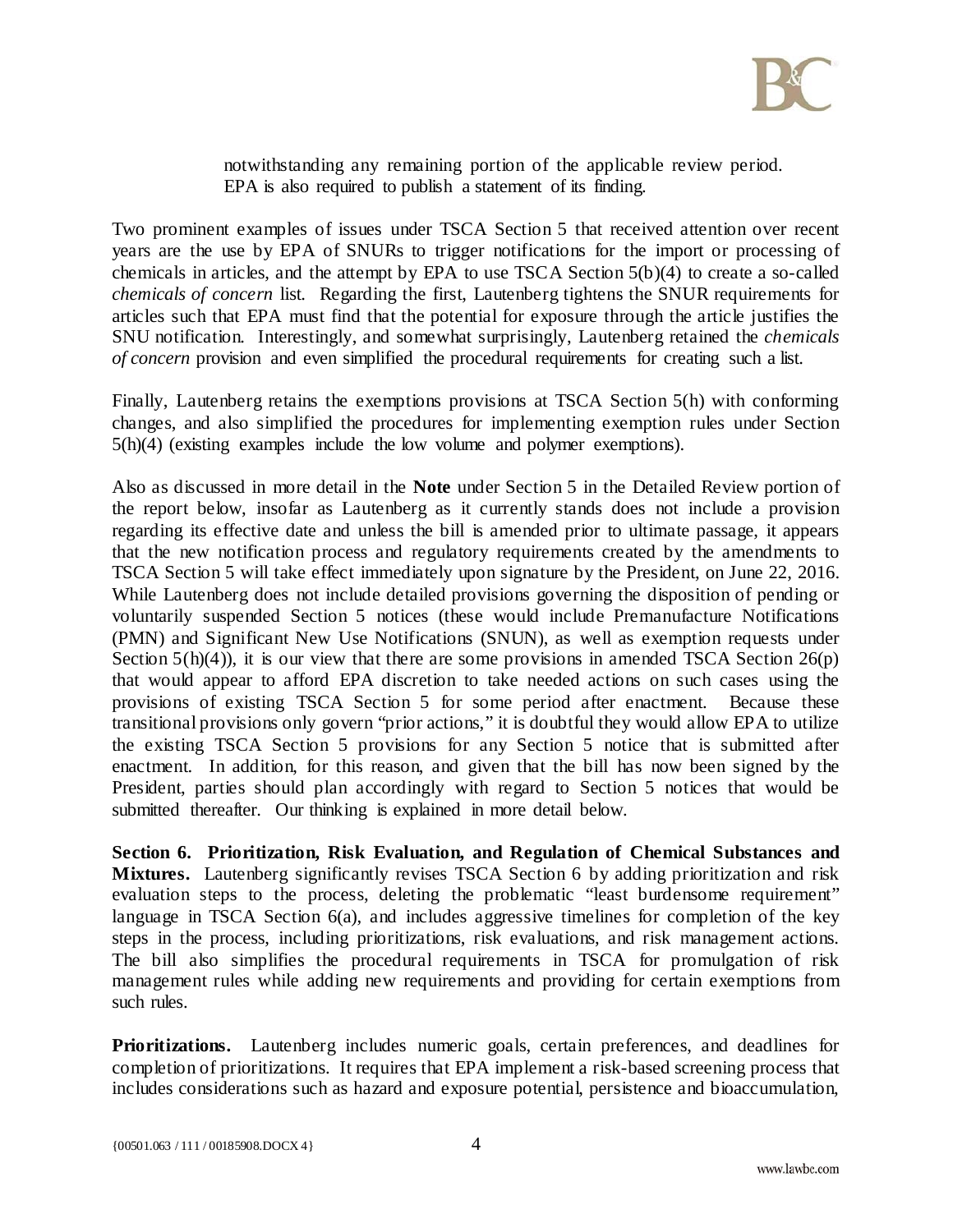

and storage near significant sources of drinking water. The screening process applies criteria (developed by rule) for designating high- and low-priority chemicals for the risk evaluation step and the process period for a given chemical is limited to a maximum of 12 months, including opportunities for submission of information and comments by the public. Under the process:

- EPA must designate chemicals as high-priority if it concludes, without consideration of costs or other nonrisk factors, that the substance *may present* an unreasonable risk because of a *potential hazard and a potential route of exposure* under the conditions of use, including an unreasonable risk to a potentially exposed or susceptible subpopulation identified as relevant by EPA. EPA is required to conduct risk evaluations on all highpriority chemicals.
- Chemicals that do not meet the high-priority standard are designated as low-priority. Low-priority designations are subject to legal challenge.
- EPA must provide at least 90 days for interested persons to submit relevant information on a substance for which EPA has initiated a prioritization process. This period can be extended for no more than three months to allow for receipt or evaluation of prioritization testing conducted under Section 4(a)(2)(B).
- The default decision at the end of the 12-month period, if the available information is insufficient to support a low-priority designation, is to designate a chemical as high-priority.

**Risk Evaluations**. In addition to requiring that EPA initiate risk evaluations on all high-priority chemicals, Lautenberg also specifies certain timing requirements and goals for risk evaluations. The risk evaluation standard is to determine whether a chemical *presents* an unreasonable risk, without consideration of costs or other nonrisk factors, including an unreasonable risk to a potentially exposed or susceptible subpopulation identified by EPA as relevant.

EPA is required to publish the intended scope of the risk evaluation according to aggressive timelines and then to complete the risk evaluation not later than three and a half years after its initiation.

Certain requirements must be met in conducting risk evaluations, including integrating and assessing the available hazard and exposure information, describing the weight of the scientific evidence, and describing whether *aggregate or sentinel exposures* to a chemical were considered and the basis for that consideration.

Chemicals that are determined to meet the risk evaluation standard must be moved into the risk management process.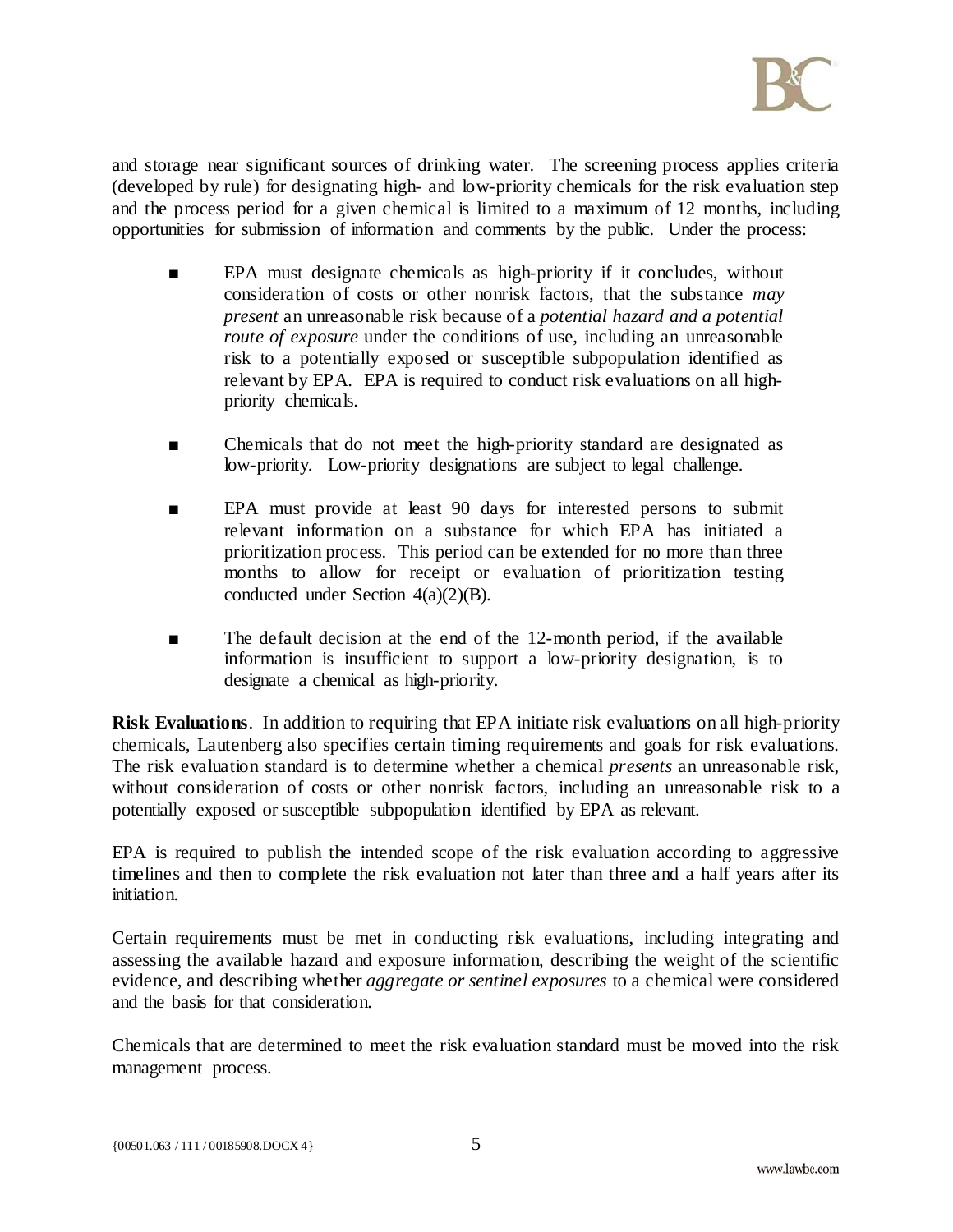

Subject to certain limitations, a manufacturer of a chemical can request and pay for an EPA risk evaluation. EPA is required to give a preference to such requests if they involve chemicals for which state regulations have been determined by EPA to have a significant impact on interstate commerce. In addition, a provision in Section 26 allows interested persons to develop and submit draft risk evaluations using guidance developed by EPA; the Agency is required to consider such evaluations.

**Risk Management.** Lautenberg deletes certain procedural requirements from TSCA Section 6(c) that greatly complicated any attempt to regulate existing chemicals. Lautenberg applies a number of requirements to such rulemakings, including that EPA must propose a Section 6(a) rule within one year and publish a final rule within one additional year (extendable in the aggregate for two additional years) for all chemicals determined to meet the risk evaluation standard. Additional requirements apply to certain persistent and bioaccumulative chemicals.

In regulating a chemical, EPA is required to consider and publish a statement concerning various aspects, including:

- The effects and magnitude of exposure;
- The benefits of the chemical;
- The reasonably ascertainable economic consequences of the rule; and
- The costs and benefits of the regulatory action and of one or more primary alternative regulatory actions considered by EPA.

EPA is required to consider these aspects in making its selection among the available risk management options, including whether technically and economically feasible alternatives will be available when the proposed action takes effect.

Lautenberg provides for certain exemptions and limitations from control actions, including:

- An exemption for replacement parts used in complex durable or consumer goods, as defined and as described in the Act.
- A limitation on control measures for chemicals contained in articles where the measure can be applied only as necessary to address the risks from exposure to the chemical in the article.
- A series of exemptions that can be requested and be granted by rule for a specific condition of use if EPA finds, among others, that the use is a critical or essential use for which no technically and economically feasible safer alternative is available, or that compliance would significantly disrupt the national economy.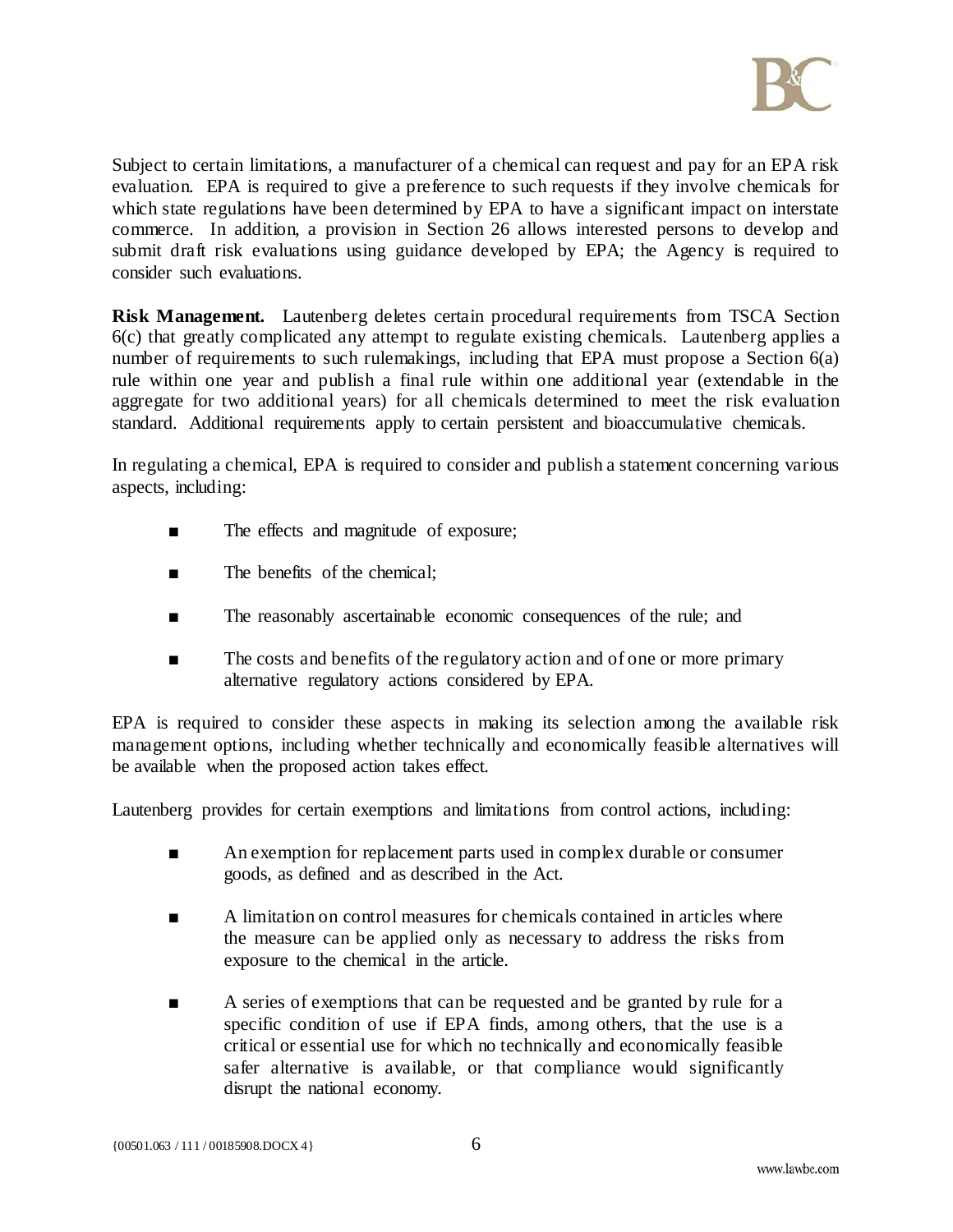

**Final Agency Actions.** Lautenberg specifies that risk evaluations concluding that the chemical *does not present* an unreasonable risk and final Section 6(a) rules are, subject to Section 18, considered final agency actions.

#### **Section 8. Reporting and Retention of Information.**

Lautenberg substantially amends TSCA Section 8. The changes include provisions concerning an "Inventory reset" process, requiring that EPA continue to use certain Class 2 chemical nomenclatures, treating individual members of TSCA Section 8(b)(2) statutory mixture categories as being included in the Inventory, and requiring that EPA enter into a negotiated rulemaking leading to development of a rule limiting reporting requirements for inorganic byproducts that are recycled, reused, or reprocessed.

The Inventory reset process includes development of a reporting rule to inform EPA's designation of chemicals as *active* or *inactive* in commerce. The status of inactive chemicals can subsequently be changed to active by notifying EPA.

**Section 9. Relationship to Other Federal Laws.** Lautenberg amends TSCA Section 9 in ways that substantially expand the scope and operation of the section with the result that, whereas actions or referrals under Section 9 were rare over TSCA's history, the situation seems likely to change. For example, Lautenberg includes a new provision that requires EPA, when it obtains information related to chemical *exposures or releases that may be prevented or reduced* under another federal law, to provide such information to the relevant federal agency or EPA office. This requirement is potentially significant in that it does not require an EPA conclusion of *presents an unreasonable risk* to trigger the referral, as is the case for referrals under Section 9(a).

**Section 12. Exports.** Effective as of **January 1, 2020**, Lautenberg prohibits the export of certain mercury compounds other than to member countries of the Organization of Economic Cooperation and Development (OECD) for environmentally sound disposal. The bill also amends the Mercury Export Ban Act of 2008 concerning temporary generator accumulation of elemental mercury.

**Section 14. Confidential Information.** Lautenberg revises and completely replaces TSCA Section 14 concerning CBI. It includes several new sections concerning *information not protected from disclosure*. A critical aspect in this regard is information from health and safety studies. While Lautenberg *does not prohibit* the disclosure of such information on chemicals offered for commercial distribution or for which testing or notification is required per Section 4 or 5, the bill makes careful edits to a key passage from TSCA as shown below using redlining:

> This paragraph does not authorize the disclosure release of any information data, including formulas (including molecular structures) of a chemical substance or mixture, that which discloses processes used in the manufacturing or processing of a chemical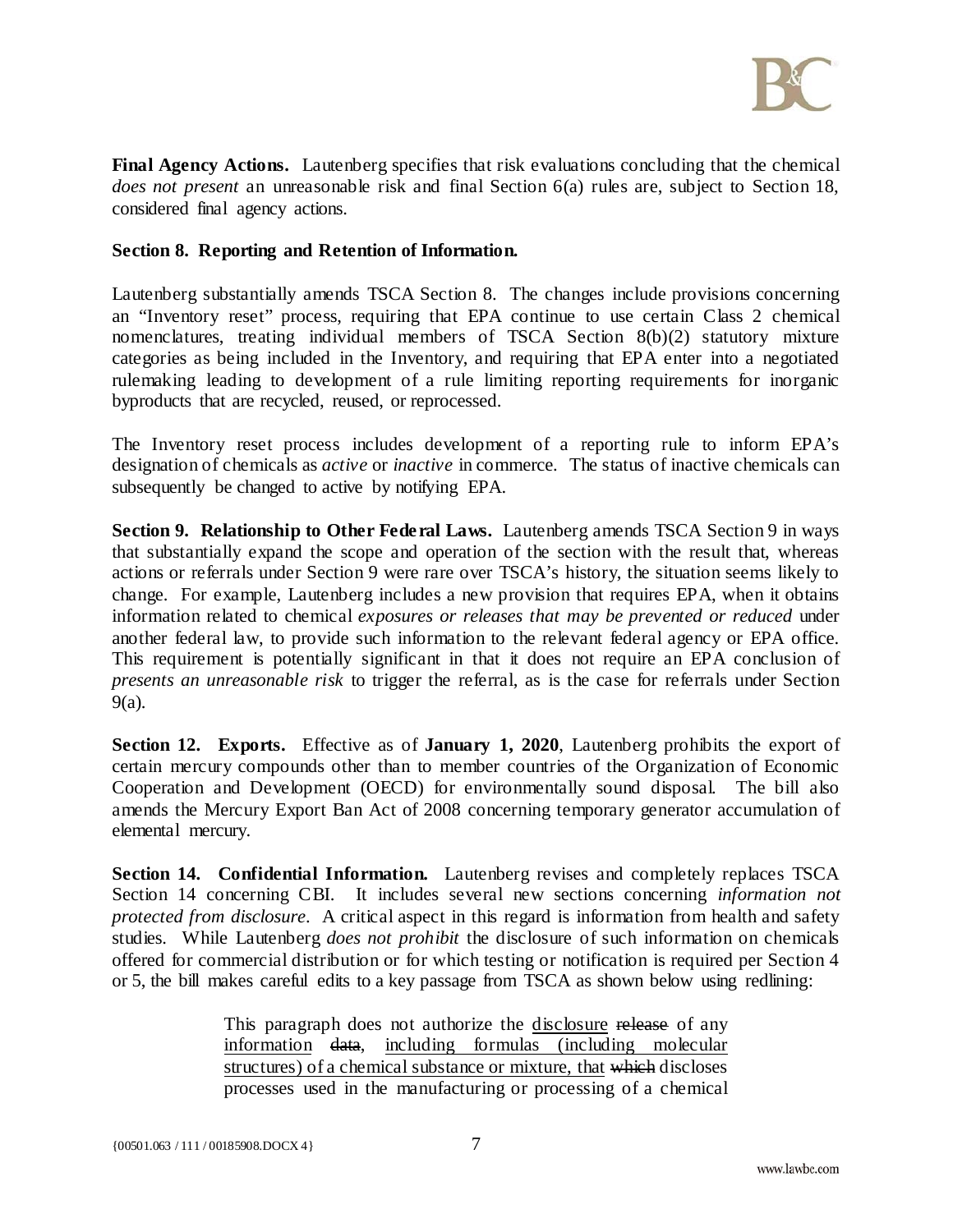

substance or mixture or, in the case of a mixture, the release of data disclosing the portion of the mixture comprised by any of the chemical substances in the mixture.

Lautenberg makes clear that the release of certain types of *general information* is not prohibited, including, for example, aggregated production volumes.

Lautenberg requires that companies meet certain requirements in asserting CBI claims, including substantiation, and providing additional substantiation in the case of confidential chemical identity. Such claims, when and to the extent approved by EPA, receive protection from disclosure for a period of ten years, which can be renewed if requirements are met. At the same time, Lautenberg also includes a provision stating that certain types of information are essentially presumed to be CBI (for example, marketing and sales information) and are not subject to substantiation requirements. Lautenberg specifies certain *Duties of Administrator* in reviewing and acting on CBI claims, and gives EPA discretion to review claims in certain circumstances, such as when chemicals are designated as high-priority.

In an important shift relative to TSCA, Lautenberg allows certain exceptions to protections from disclosure if various requirements can be met. Under these exceptions, disclosure is allowed, for example, to a state or tribal government for the purpose of administration or enforcement of a law, to a federal, state, or tribal health or environmental professional, or to a treating physician or nurse.

**Section 16. Penalties.** Among other changes, Lautenberg increases penalty amounts for civil and criminal violations.

**Section 18. State-Federal Relationship.** Preemption is one of the most debated aspects of TSCA reform, and Lautenberg significantly changes when states cannot establish new laws or continue to enforce existing laws. Specifically, while states' actions taken before April 22, 2016, or any action taken pursuant to a state law that was in effect on August 31, 2003, are grandfathered and remain in effect regardless of any EPA action, states are prohibited from establishing or continuing to enforce statutes, administrative actions, or in some cases criminal penalties, that would:

- Require information already required under a TSCA Section 4, 5, or 6 rule, consent agreement, or order;
- **•** Prohibit or restrict a chemical after EPA has made a Section  $6(i)(1)$ determination or issued a final Section 6(a) rule; or
- Subject a chemical to the same notification of use already established in a Section 5 SNUR.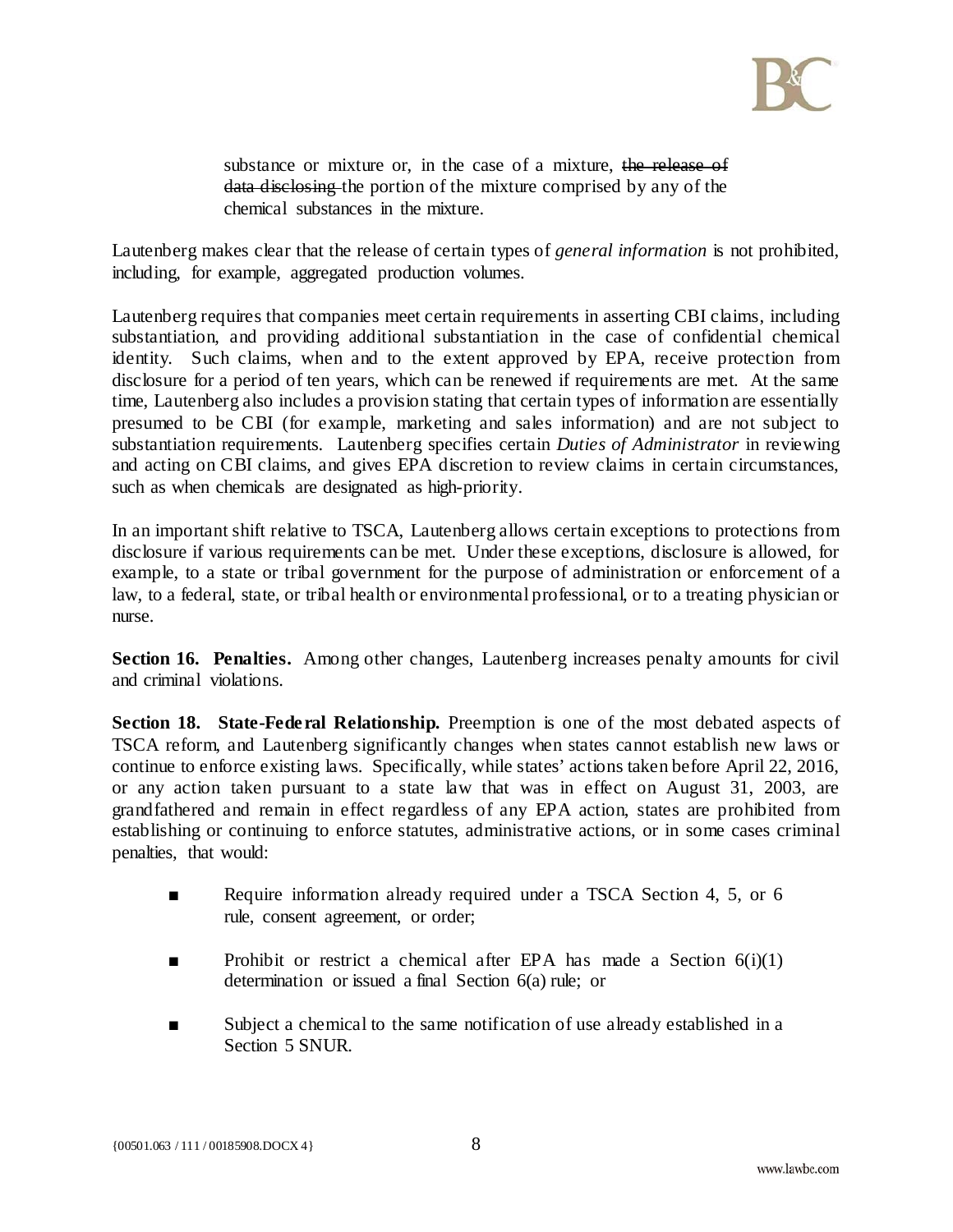

There are additional provisions allowing states to seek from EPA a waiver from preemption restrictions and ensuring that preemption does not affect state or federal common law rights and private remedies (*e.g.,* tort actions).

**Section 19. Judicial Review.** Lautenberg makes targeted changes to this section, for example, to delete a prescriptive definition of the administrative (rulemaking) record upon which judicial review will be based, while retaining TSCA's unusual "substantial evidence" standard of review for rules and orders under the amended statute, rather than the more common arbitrary and capricious standard for such actions.

**Section 26. Administration of the Act.** Lautenberg significantly revises and expands this section relative to TSCA, including expanding the fee authority, establishing a fund to hold the fees that are then to be used (subject to appropriations) to defray the costs of certain EPA activities under Sections 4, 5, and 6, requiring the use by EPA of the best available science in making scientific decisions, requiring EPA to develop and periodically review any policies, procedures, and guidance (PP&G) necessary to carry out the amendments to the Act, and requiring EPA to establish a Science Advisory Committee on Chemicals (SACC).

## **Detailed Review**

Lautenberg proposes to amend provisions of TSCA, including those relating to definitions, testing, review and regulation of new and existing chemicals (including for the latter, sequential prioritization, risk evaluation, and risk management steps, as required), information reporting, CBI, preemption, and fees, among others. This summary discusses the changes in Lautenberg relative to TSCA as they relate to these and other provisions. In the review that follows, the Section references refer to those in the amended TSCA rather than as designated in Lautenberg.

## **Section 3. Definitions.**

The approach in Lautenberg has been simplified from that in the earlier Senate and House versions. Lautenberg retains all the definitions in TSCA and proposes three new definitions as follows:

- (4) The term "conditions of use" means the circumstances, as determined by the Administrator, under which a chemical substance is intended, known, or reasonably foreseen to be manufactured, processed, distributed in commerce, used, or disposed of.
	- *This key definition more clearly involves an EPA role in determining the circumstances that are involved in a chemical's conditions of use.*
- (7) The term "guidance" means any significant written guidance of general applicability prepared by the Administrator.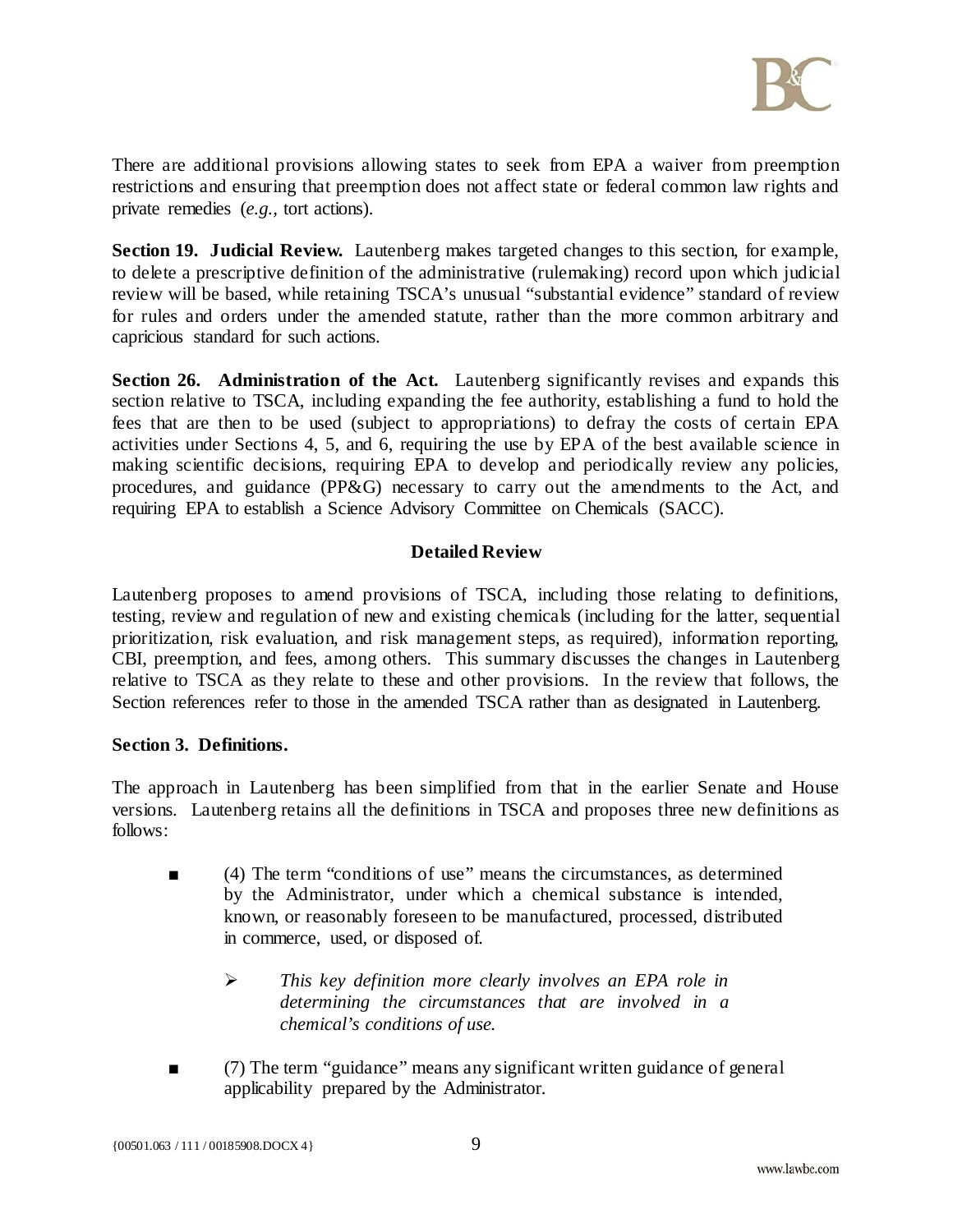

- (12) The term "potentially exposed or susceptible subpopulation" means a group of individuals within the general population identified by the Administrator who, due to either greater susceptibility or greater exposure, may be at greater risk than the general population of adverse health effects from exposure to a chemical substance or mixture, such as infants, children, pregnant women, workers, or the elderly.
	- *This definition also explicitly includes an EPA role in identifying such subpopulations.*

## **Section 4. Testing of Chemical Substances and Mixtures**

In this section, Lautenberg provides EPA with additional authority whereby it can more effectively require development of new information concerning toxicity or exposure of chemicals. In our view, the approach provided in Lautenberg represents a significant improvement over TSCA and should enable EPA to obtain the understanding needed to prioritize, assess, and regulate chemicals presenting unreasonable risks.

Whereas TSCA had required EPA to satisfy certain findings in developing test rules, Lautenberg retains that authority and expands it by allowing EPA per Section  $4(a)(2)$  also to use rules, orders, and consent agreements to obtain testing that is needed for certain purposes. These include for review of notices under Section 5 or to perform risk evaluations under Section 6(b). EPA can also require development of information needed to establish the priority of an existing chemical under Section 6(b). In such cases, EPA would also be required to meet a 90-day deadline after receipt of the new prioritization testing information for designating the subject chemicals as high- or low-priorities.

Lautenberg Section  $4(a)(3)$  requires that in using the new authority at Section  $4(a)(2)$ , EPA must develop a statement identifying the need for the new information and how the information otherwise available to EPA was used to inform the decision to require new information. EPA is also required to explain the basis for requiring the use of vertebrate animal testing and, in the case of an order, explain why that approach was warranted.

Lautenberg Section  $4(a)(4)$  requires use of tiered testing approaches unless available information justifies jumping directly to more advanced testing.

As in TSCA, EPA under Lautenberg can require development of Section 4 information by manufacturers or processors, and also retains the TSCA approach to exemptions and reimbursement at Section 4(c). Lautenberg also retains Section 4(e) concerning the Interagency Testing Committee with a few changes, including expanding the membership to ten agencies by adding a member appointed by the Consumer Product Safety Commission (CPSC) and by the U.S. Food and Drug Administration (FDA).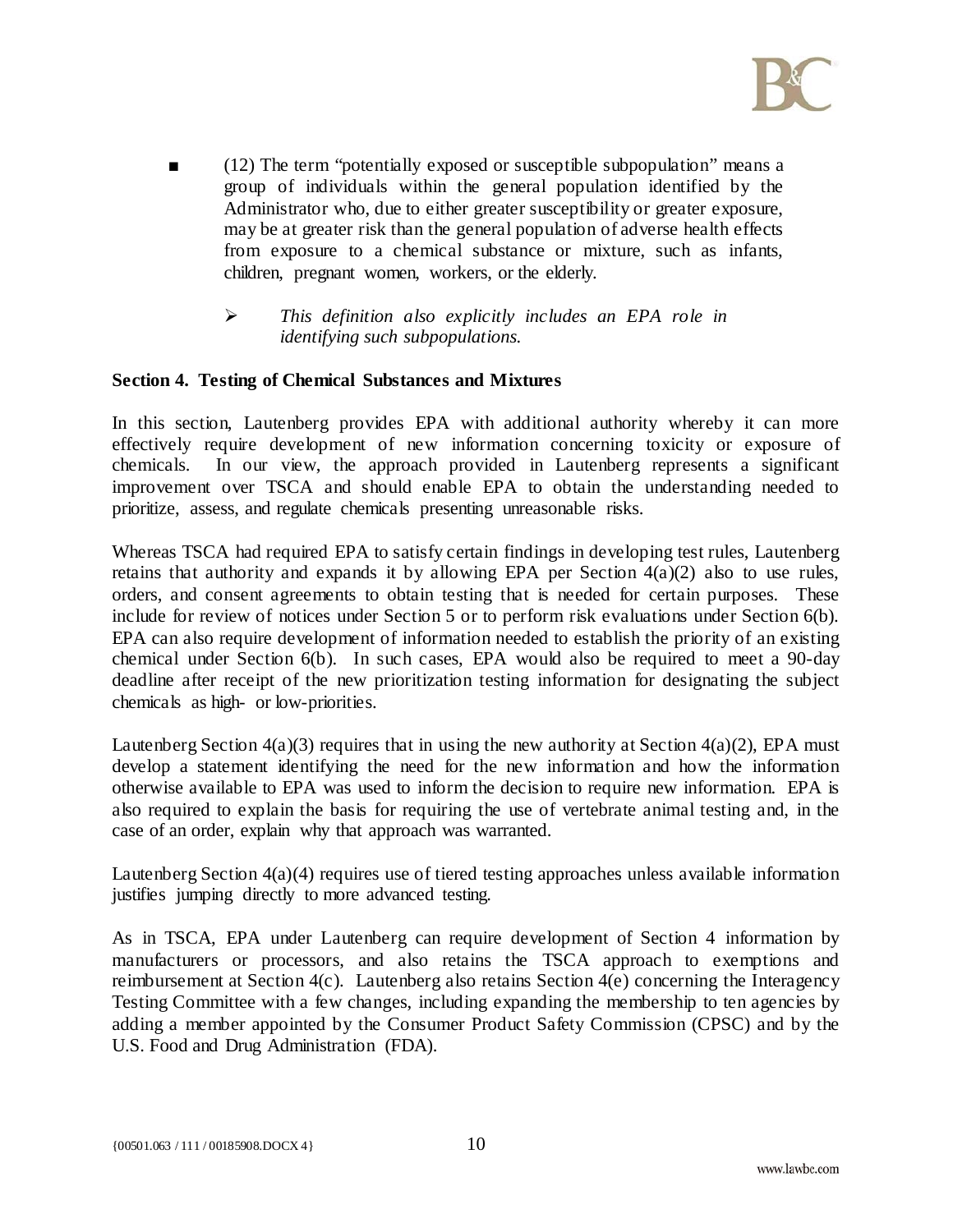

Whereas TSCA Section 4(f), concerning expedited EPA action when test data or other information indicates that a chemical presents a significant risk or serious or widespread harm from "cancer, gene mutations, or birth defects," Lautenberg has removed the adverse endpoint references and thus applies the requirement for expedited EPA action to *any* such risk or harm.

Section 4(h). Reduction of Testing on Vertebrates. Lautenberg includes this new section which requires EPA to reduce and replace vertebrate animal testing "to the extent practicable, scientifically justified, and consistent with the policies" of the Act. The bill also requires EPA to develop a strategic plan to promote the development and implementation of alternative test methods and strategies and to report on its progress every five years.

#### **Section 5. Manufacturing and Processing Notices.**

Lautenberg retains much of TSCA Section 5 with targeted changes, but strengthens the general approach by explicitly requiring that EPA review Section 5 notices, make a determination, and take any required actions.

Section  $5(a)(3)$ . Review and Determination. This section allows for any of three determinations and associated actions to be taken on a new chemical or SNU. The focus of the determination concerns whether the new chemical or SNU presents or may present "unreasonable risk to a potentially exposed or susceptible subpopulation identified as relevant by [EPA] under the conditions of use." The determinations, which are not to consider costs or other nonrisk factors, are as follows:

- (A) That the chemical or SNU *presents* an unreasonable risk of injury in which case EPA shall regulate under Section 5(f) and, per Section 5(f)(4), is to consider whether to promulgate a SNUR or, not taking that step, to publish a statement explaining why not. Lautenberg also simplifies the procedural requirements that applied in TSCA Section 5(f) by deleting a provision relating to use of a court injunction in lieu of an order.
- (B) That the information is insufficient to permit a reasoned evaluation of the chemical or SNU; *or* that in the absence of sufficient information, the chemical *may present* an unreasonable risk; *or* that the chemical will be produced in substantial quantities and it either enters or may be anticipated to enter the environment in substantial quantities or there is or may be significant or substantial human exposure. If determination (B) is satisfied, EPA is required to regulate under Section 5(e) and, as described above, to also consider the need for a SNUR/publish reasons for not taking that step.
	- $\triangleright$  The language in (B) is carried into Lautenberg Section 5(e) that also makes clear that an order shall be issued. Note that the language in (B) is similar to the provisions in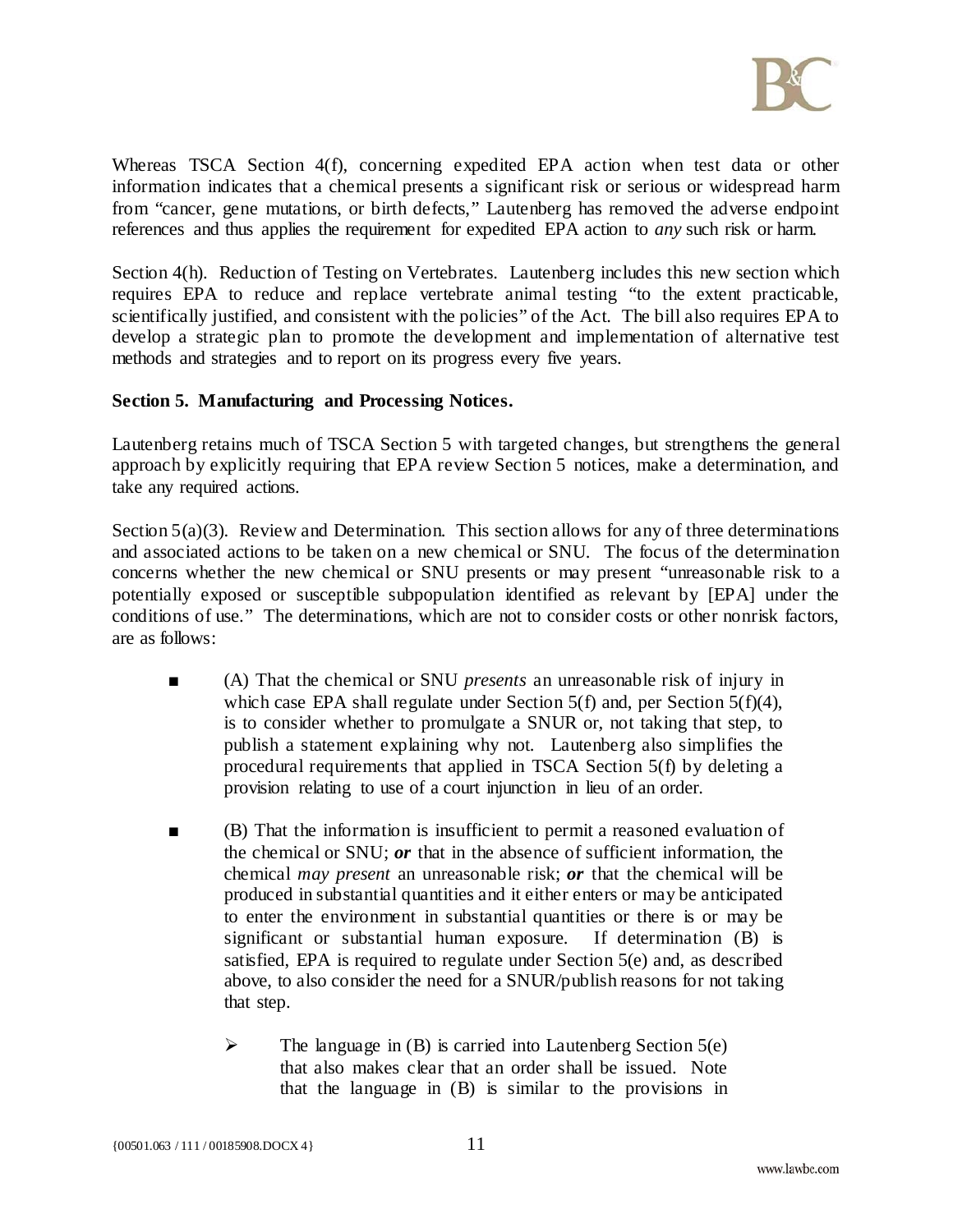

TSCA Section  $5(e)(1)(A)$  except that in TSCA, the first italicized "or" is an "and" (also nonrisk factors or potentially exposed subpopulations are not discussed). The effect of the change from "and" to "or" is substantially to broaden the effect of the new provision and allow EPA action based merely on insufficient information.

 $(C)$  That the chemical or SNU is "not likely to present an unreasonable risk." In these cases, per Section 5(g), the notifier can commence manufacture or processing for the SNU "notwithstanding any remaining portion of the applicable review period" and, in addition, EPA is required to publish a statement of its finding.

Lautenberg Section 5(a)(4) specifies that if EPA fails to make a determination by the end of the applicable review period (and the notice has not been withdrawn), EPA is required to refund all applicable fees for the notice (subject to certain limitations). In making this change, the provision also makes clear that EPA is still required to meet the requirement that it review and make a determination and the notifier cannot commence manufacture or processing until that happens. The effect of the changes seems to establish a fixed period not to exceed 180 days for EPA to complete its determination, lest the fees be returned.

Section  $5(a)(5)$ . Article Consideration. Lautenberg states that EPA may require SNU notifications for import or processing of a chemical as part of an article/category of articles if EPA makes an affirmative finding in the Section  $5(a)(2)$  SNUR that the reasonable potential for exposure through the article/category or articles justifies notification.

Interestingly, Lautenberg retains TSCA Section 5(b)(4) concerning the "chemicals of concern" list. TSCA has been revised to make clear that the unreasonable risk determination does not include consideration of costs or other nonrisk factors and the procedural requirements at Section 5(b)(4)(C) have been streamlined by deleting TSCA's requirement for both oral and written comments.

Section 5(e). Regulation Pending Development of Information. As noted above, Lautenberg revises Section 5(e) to require that EPA issue an order if the Section  $5(a)(3)(B)$  determination has been made by the Agency. This order shall prohibit or limit manufacture, processing, and related activities, "to the extent necessary to protect against an unreasonable risk of injury to health or the environment, without consideration of costs or other nonrisk factors, including an unreasonable risk to a potentially exposed or susceptible subpopulation identified as relevant" by EPA. The provision goes on to make clear that the submitter may commence manufacture or processing, "including while any required information is being developed," only in compliance with the order.

Section 5(f). Protection Against Unreasonable Risks. This section contains a new subparagraph (5) requiring consultation with the U.S. Occupational Safety and Health Administration prior to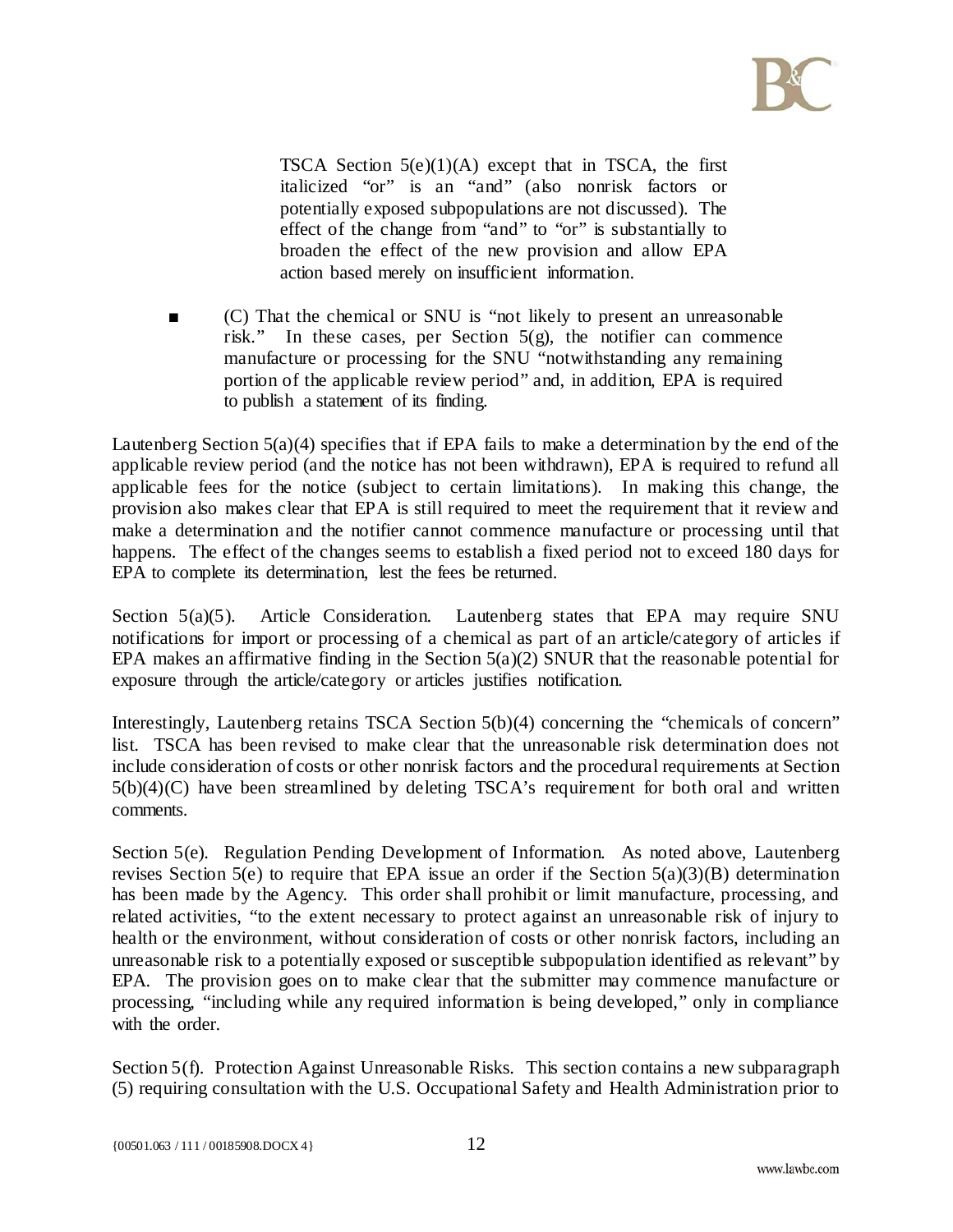

the imposition of any restrictions under Sections 5(e) or 5(f) addressing workplace exposures, a feature that could invite considerable complications.

Section 5(h). Exemptions. Lautenberg makes conforming changes to this section and removes a procedural reference to Section 6(c) that had appeared in Section 5(h)(4) (which has been used to implement the low volume and polymer exemptions, among others).

## **Note Regarding Status of New Chemical and SNU Notifications Currently Pending Before EPA and New Section 5 Notifications That Could Be Submitted in the Coming Months**

Lautenberg does not include a provision regarding its effective date and the new notification process and regulatory requirements created by the amendments to TSCA Section 5 are in effect now. While Lautenberg does not include detailed provisions governing the disposition of pending or voluntarily suspended Section 5 notices (these would include PMNs and SNUNs, as well as exemption requests under Section  $5(h)(4)$ , it is our view that there are some provisions in amended TSCA Section 26(p) that would appear to afford EPA discretion to take needed actions on such cases using the provisions of existing TSCA Section 5 for some period after enactment. Because these transitional provisions only govern "prior actions," we believe it is doubtful they would allow EPA to utilize the existing TSCA Section 5 provisions for any Section 5 notice that is submitted after enactment.

The second and third subsections in the amended TSCA Section 26(p) arguably afford EPA broad discretion to establish procedures for disposing of any Section 5 cases that are pending before EPA (including those under voluntary suspensions) at the time of enactment. Lautenberg Section 26(p)(2) allows EPA to initiate or to complete a risk evaluation "prior to the effective date of the policies, procedures, and guidance required to be developed by the Administrator pursuant to" Lautenberg. Amended Section 26(*l*) requires EPA to develop these PP&Gs within two years after enactment of Lautenberg. The language in this provision is somewhat ambiguous because the amendments also establish a new process for risk evaluations under TSCA Section 6, but the language can be reasonably construed to include those risk evaluations that EPA currently prepares in response to notices under Section 5.

Amended Lautenberg Section 26(p)(3) allows EPA to complete a risk evaluation, determination, or rule prior to the development of the same PP&Gs required by amended Section 26(*l*). Although this provision does not include any reference to the orders that are one potential outcome of Section 5 notices under the current system, it otherwise appears to afford EPA the discretion to close out pending and suspended cases using the current procedures for up to two years after enactment of Lautenberg.

While Lautenberg appears to afford EPA the discretion needed to fashion an appropriate transitional policy for disposing of currently pending and suspended Section 5 notices, it does not require EPA to do this. Accordingly, in the absence of any further amendments, those parties who currently have Section 5 cases pending before EPA should make reasonable efforts to expedite final EPA action, and those parties who have cases pending before EPA at the time of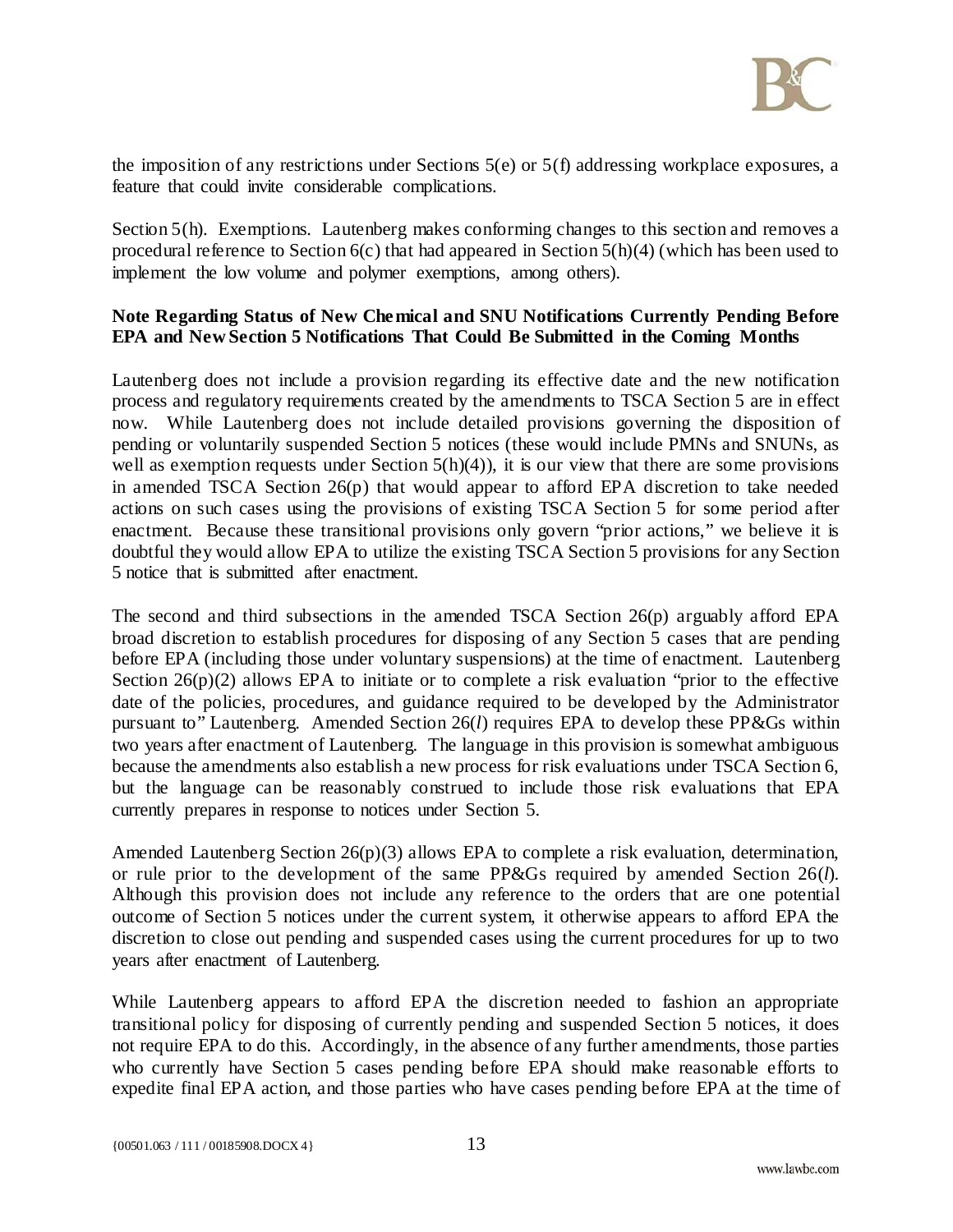

signature of the Act should seek prompt clarification on how EPA intends to dispose of such cases.

In addition, now that the law is in effect, parties should plan accordingly with regard to Section 5 notices that would be submitted thereafter.

# **Section 6. Prioritization, Risk Evaluation, and Regulation of Chemical Substances and Mixtures.**

Lautenberg significantly revises TSCA Section 6 by adding prioritization and risk evaluation steps to the process, deleting the problematic "least burdensome requirement" language in Section 6(a), and includes aggressive timelines for completion of the key steps in the process, including prioritizations, risk evaluations, and control actions. The bill also revises and to some extent simplifies the procedural requirements for promulgation of Section 6(a) rules, provides for certain exemptions from such rules, and applies timing requirements for effective and mandatory compliance dates.

Section 6(a). Scope of Regulation. Lautenberg revises the chapeau to this section to require an EPA determination (rather than a "finding" as in TSCA) that a chemical "presents an unreasonable risk." If this is met, EPA is required to implement a rule, subject to Section 18 on preemption, to regulate the chemical "to the extent necessary so that the chemical substance or mixture no longer presents such risk" (the corresponding language in TSCA had required EPA to regulate "to the extent necessary to protect adequately against such risk using the least burdensome requirements").

Current TSCA Section 6(b), Quality Control, has been deleted in its entirety and replaced by new Section 6(b). Risk Evaluations, which includes requirements for prioritization and risk evaluation processes as well as specific deadlines and goals. EPA is required to implement procedural rules within one year for each of these processes.

*Prioritization.* The prioritization process involves a risk-based screening process including criteria for designating high-priority and low-priority chemicals for the risk evaluation step. The screening process is required to consider hazard and exposure potential, including aspects such as persistence and bioaccumulation, exposure to susceptible subpopulations and storage near significant sources of drinking water, conditions of use/changes to such use, and production volume. Lautenberg requires that EPA implement a prioritization process of 9-12 months duration (extendable for up to three months) that includes opportunities for submission of relevant information and a 90-day public comment period on proposed designations. Per Section  $6(b)(1)(C)(iii)$ , the deadline for submission of relevant information can be extended for no more than three months to allow for receipt or evaluation of prioritization testing conducted under Section  $4(a)(2)(B)$ . Per Subsection  $4(a)(2)(B)(i)$ , EPA shall make its designation of high- or lowpriority within 90 days of receipt of such prioritization testing.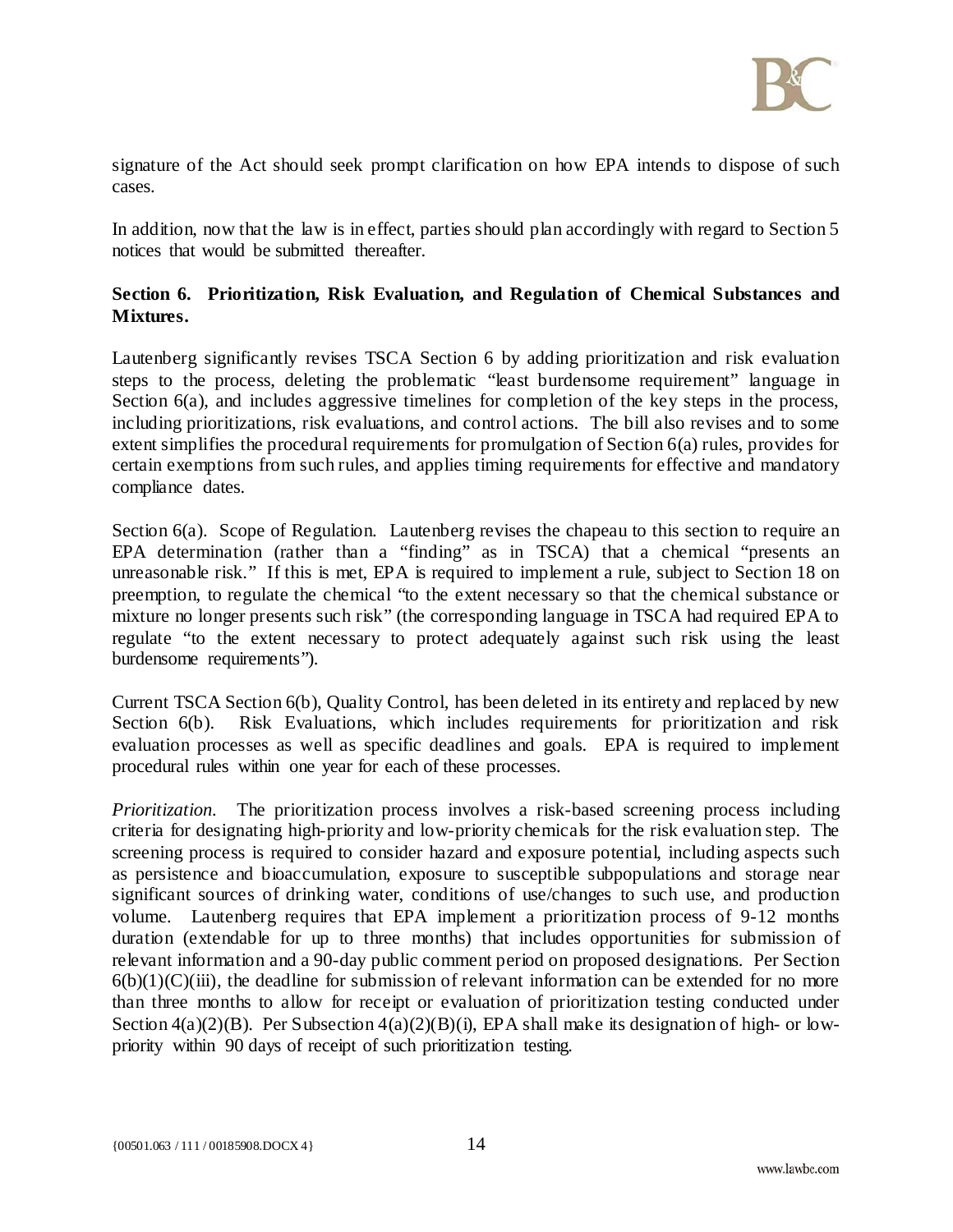

EPA is required to designate as high-priority chemicals that EPA "concludes, without consideration of costs or other nonrisk factors, may present an unreasonable risk…because of a potential hazard and a potential route of exposure under the conditions of use, including an unreasonable risk to a potentially exposed or susceptible subpopulation identified as relevant" by EPA.

Chemicals that do not meet this standard are designated as low-priority substances. If, at the end of the three-month extension period, the information available to EPA is insufficient to enable the Agency to designate a chemical as low-priority, it is required to designate the chemical as high-priority.

As we have observed previously in *[TSCA Reform Legislation and Its Workability: Thoughts on](http://www.lawbc.com/uploads/docs/TSCA_Reform_Legislation_and_Its_Workability._Thoughts_on_Steps_to_Help_Ensure_%2800162952%29.pdf)  [Steps to Help Ensure Successful Implementation at the Outset and Over Time](http://www.lawbc.com/uploads/docs/TSCA_Reform_Legislation_and_Its_Workability._Thoughts_on_Steps_to_Help_Ensure_%2800162952%29.pdf)*, the "potential hazard and a potential route of exposure" phrase in the high-priority designation devolves to a hazard-based standard insofar as every chemical in commerce has a "potential route of exposure." Furthermore, the new requirement that EPA default to high-priority if at the end of the process it is unable to reach the low-priority conclusion, makes clear that it is Congress' intent that the prioritization scheme implemented by EPA be protective and conservative, and that lack of information not provide an out from the process. While low-priority designations are not specified as final agency actions, Section  $19(a)(1)(C)(i)$  states that a civil action can be commenced within 60 days of publication to challenge such designations.

*Risk Evaluations.* Lautenberg specifies that EPA must initiate risk evaluations on all highpriority chemicals. Furthermore, Lautenberg Section 6(b)(2) requires that, 180 days after enactment, EPA must ensure that risk evaluations are being conducted on ten chemicals from the 2014 update of the TSCA Work Plan for Chemical Assessments (TSCA Work Plan), and that three and a half years after enactment, risk evaluations are to be underway for a least 20 highpriority designations and that at least 20 chemicals have been designated as low-priority substances. In designating high-priority chemicals, EPA is to give preference to highly persistent/highly bioaccumulative chemicals on the 2014 TSCA Work Plan list and chemicals that are "known human carcinogens and have high acute and chronic toxicity."

Per Section 6(b)(4), risk evaluations are required to "determine whether a chemical substance presents an unreasonable risk…without consideration of costs or other nonrisk factors, including an unreasonable risk to a potentially exposed or susceptible subpopulation identified as relevant" by EPA. EPA is also required to publish the intended scope of the risk evaluation according to aggressive timelines specified in the Act and (per Section  $6(b)(4)(G)$ ) to complete a risk evaluation not later than three years after initiation, extendable for six months. In addition, per Section  $6(b)(4)(C)(ii)$ , a manufacturer of a chemical can request and pay for a risk evaluation, subject to certain percentage limitations specified at Section  $6(b)(4)(E)$ . EPA is also to give a preference to such requests from manufacturers if they involve chemicals, the regulation of which by states has been determined by EPA to have a significant impact on interstate commerce or health or the environment.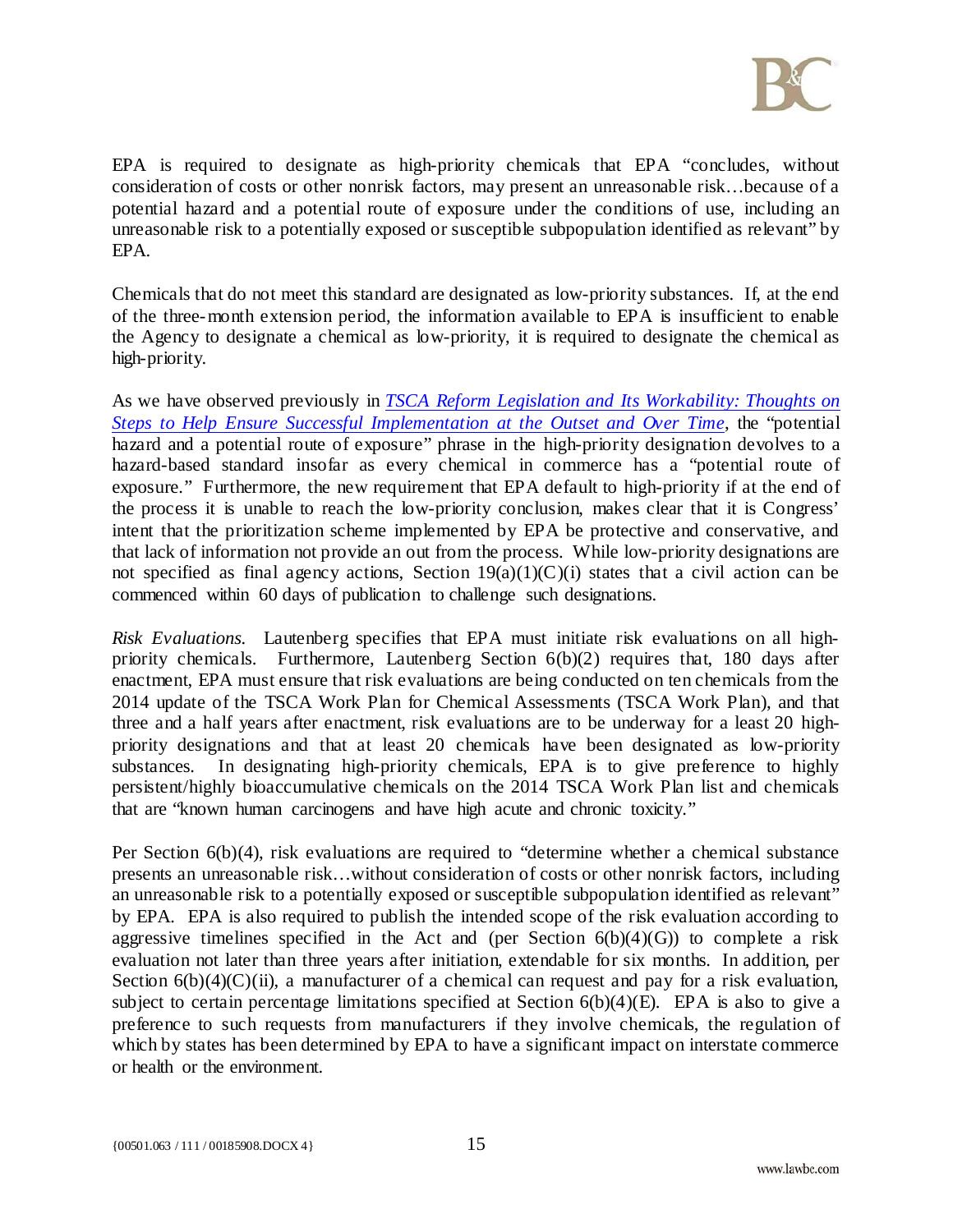

Section  $6(b)(4)(F)$  specifies the requirements that must be met in conducting risk evaluations. These include integrating and assessing the available hazard and exposure information, not considering costs or other nonrisk factors, describing "whether *aggregate or sentinel exposures* to a chemical substance under the conditions of use were considered, and the basis for that consideration," and describing the weight of the scientific evidence for the identified hazard and exposure.

Section 6(c). Promulgation of Subsection (a) Rules. This is a key section that describes deadlines, rulemaking requirements, and procedures. Once EPA determines that a chemical satisfies the risk evaluation standard, it is required per Subsection (1) to propose a Section 6(a) rule within one year, and to publish a final rule within one additional year, extendable in the aggregate for not more than two years (additional requirements apply to certain persistent and bioaccumulative chemicals from the 2014 update to the Work Plan list).

Lautenberg deletes TSCA Sections 6(c)(2) through (5) that included certain complex procedural requirements such as informal hearings and cross examination.

Section  $6(c)(2)$ . Requirements for Rule. This section specifies that in regulating a chemical, EPA shall consider and publish a statement concerning:

- The effects and magnitude of exposure to humans and the environment;
- The benefits of the chemical for various uses:
- The "reasonably ascertainable economic consequences of the rule," including consideration of the likely effect on the national economy, small business, technological innovation, the environment, and public health;
- The costs and benefits of the regulatory action and "of the 1 or more primary alternative regulatory actions considered by" EPA; and
- The cost effectiveness of the actions and the primary alternative action(s) considered.

EPA is required, in selecting among the prohibitions and other restrictions, to factor in these considerations "to the extent practicable."

Per Section  $6(c)(2)(C)$ , EPA is required, in deciding whether to prohibit or restrict "in a manner" that substantially prevents a specific condition of use of a chemical substance or mixture, and in setting an appropriate transition period for such action," to consider "to the extent practicable, whether technically and economically feasible alternatives that benefit health or the environment…will be reasonably available as a substitute when the proposed" action takes effect.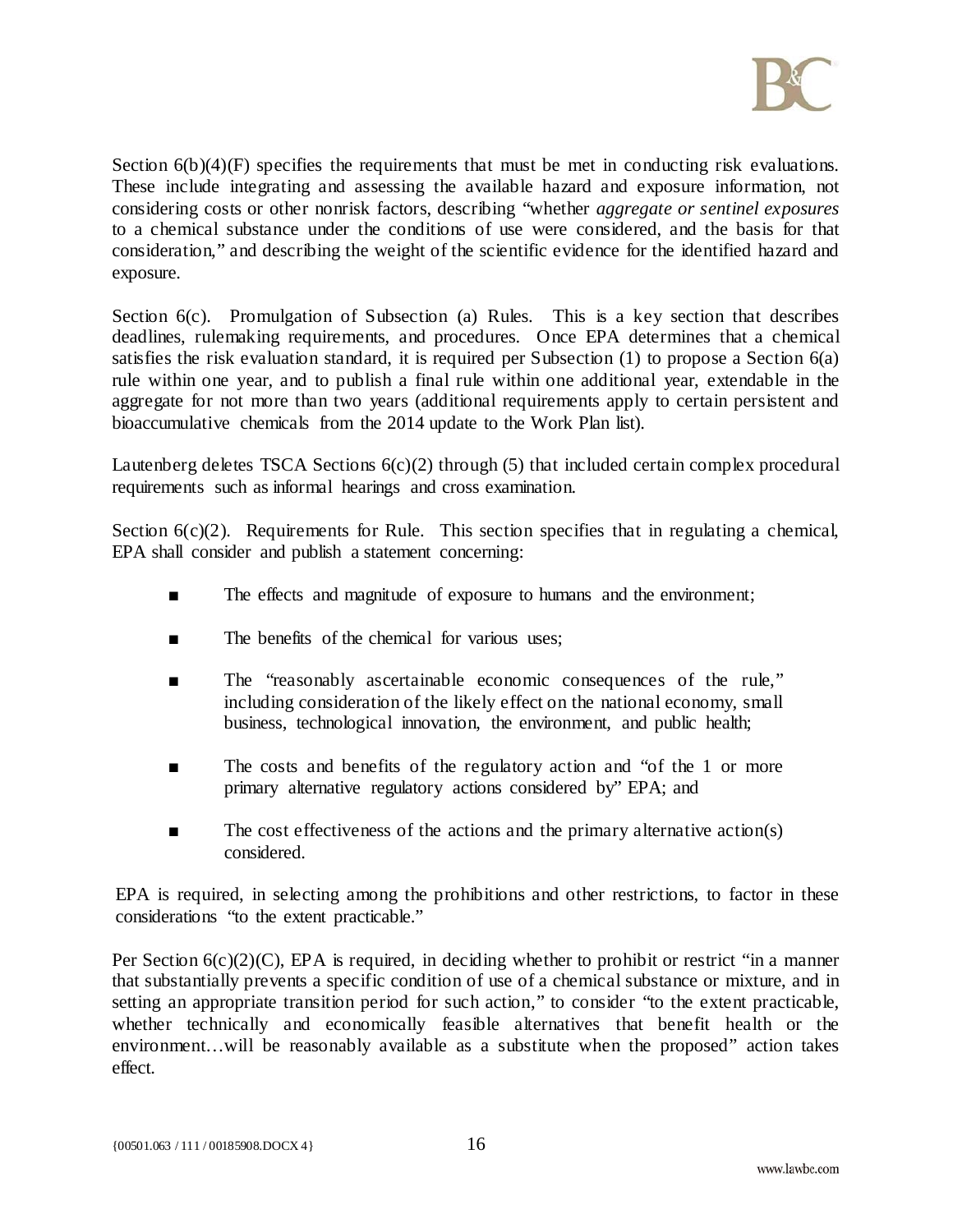

*Replacement Parts.* Section  $6(c)(2)(D)$  concerns exemptions for replacement parts for "complex" durable goods and complex consumer goods," as defined in the statute, that are designed prior to the date of publication of the rule. The definitions of such goods involve considerations such as a multi-year intended useful life, the presence of 100 or more manufactured components, and others. Such replacement parts are to be exempted from the regulation unless they contribute significantly to the risks identified.

*Articles.* Section 6(c)(2)(E). This provision specifies that EPA shall apply restrictions to a chemical contained in an article or category of articles "only to the extent necessary to address the identified risks from exposure" to the chemical.

Section  $6(c)(3)$ . Procedures. This section specifies that when prescribing a rule under Section 6(a), EPA must proceed in accordance with the Administrative Procedure Act. This is the same as what current TSCA states in Section  $6(c)(2)$ . What is significantly different is that Lautenberg has removed the requirement in TSCA Section  $6(c)(3)$  that EPA provide an opportunity for an informal hearing and all related language as to how such informal hearings are conducted.

*Effective dates.* Lautenberg amends TSCA Section 6(d) concerning the effective date of regulations by adding more specificity to the timing for such actions and allowing for variability in compliance dates for different affected persons. Regarding timing, Section 6(d)(1) requires that EPA specify the effective date, which shall be as soon as practicable; provide for a reasonable transition period; and specify mandatory compliance dates, which shall be as soon as practicable but not later than five years after the date of promulgation (there are various additional provisos concerning timing of ban or phase-out actions or uses exempted per Section 6(g)).

Section  $6(g)$ . Exemptions. This is a new section relative to TSCA that gives EPA authority to grant an exemption, by rule, from a requirement for a "specific condition of use" of a chemical under a Section 6(a) rule. The exemption can be granted if EPA finds that the use is a "critical or essential use for which no technically and economically feasible safer alternative is available," that compliance would significantly disrupt the national economy, national security, or critical infrastructure, or that "the specific condition of use…as compared to reasonably available alternatives, provides a substantial benefit to health, the environment, or public safety." EPA is required to make public its analysis of the need for the exemption. The time period for an exemption is required to be determined by EPA as "reasonable on a case-by-case basis" and can be extended, modified, or eliminated as warranted.

Section 6(h). Chemicals that are Persistent, Bioaccumulative, and Toxic. This section concerns certain persistent, bioaccumulative, and toxic (PBT) chemicals and outlines a procedure requiring expedited regulatory action that reduces exposures to the "extent practicable." The section includes provisions that allow chemicals to escape the requirement for expedited action although any action ultimately taken would still need to reduce exposures to the extent practicable.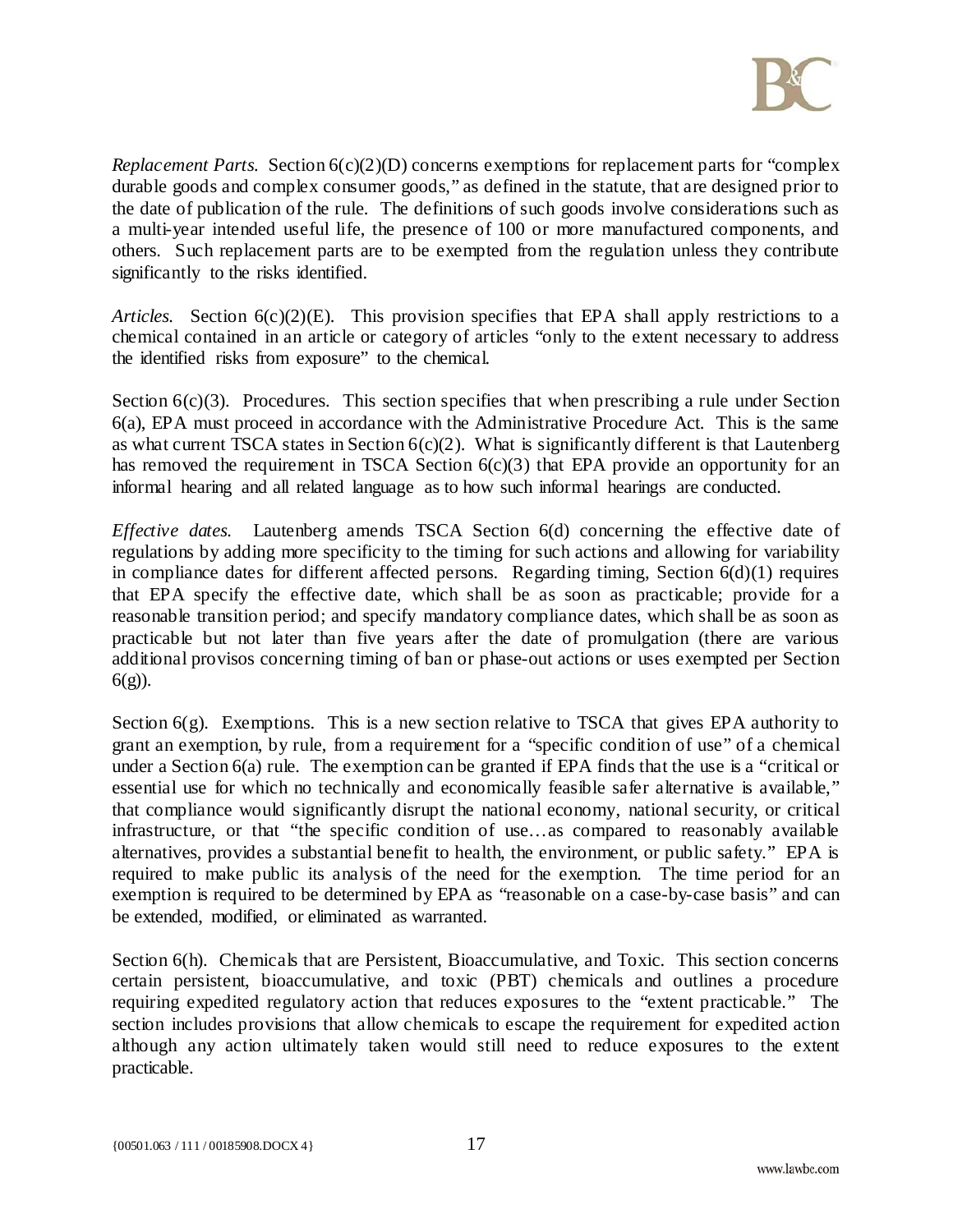

Section 6(i). Final Agency Action. This section specifies that, subject to Section 18, (1) risk evaluations concluding that the chemical does not present an unreasonable risk (these are issued by order); and (2) final Section 6(a) rules are considered final agency actions beginning on the date of issuance of the order concerning the risk evaluation or promulgation of the rule.

#### **Section 8. Reporting and Retention of Information**

Lautenberg largely retains TSCA Section 8(a) while adding new subsections that clarify elements or require specific steps by EPA. Requirements concerning continued use by EPA of certain chemical nomenclatures that had appeared in earlier versions of TSCA reform legislation have been retained. Lautenberg also applies an Inventory reset process to distinguish "active" versus "inactive" chemicals.

Under Lautenberg, TSCA Section 8(a), subsections (1) through (3)(B), are essentially retained without change (this includes the small business exemption at Section  $8(a)(3)(A)(ii)$ ), and additional subsections are added, including the following:

- $\blacksquare$  Section 8(a)(3)(C) requires periodic consultations with the Small Business Administration:
- Section 8(a)(4) allows for differing reporting and recordkeeping requirements on manufacturers and processors;
- Section 8(a)(5) states that EPA not require unnecessary or duplicative reporting and that it minimize the cost of compliance for small manufacturers and processors and apply reporting obligations to those persons likely to have relevant information; and
- Section  $8(a)(6)$  requires EPA to enter into a negotiated rulemaking leading to development of a rule for limiting reporting requirements for inorganic byproducts that are recycled, reused, or reprocessed.

*Chemical Nomenclature*. Provisions that had been proposed in earlier bills are retained at Section 8(b)(3). These include maintaining the use of Class 2 nomenclature and Soap and Detergent Association (SDA) nomenclature, and treating individual members of TSCA Section 8(b)(2) statutory mixture categories as being included in the Inventory.

*Inventory Reset.* Lautenberg Section 8(b)(4) provides for an Inventory reset process. This includes a reporting rule due one year after enactment that would require manufacturers and may require processors (subject to the limitation that this reporting not be unnecessary or duplicative) to notify EPA within six months that a chemical has been manufactured or processed during the ten year period prior to enactment of Lautenberg. The information is then used by EPA to designate chemicals for which reports are received as "active" and those for which no reports are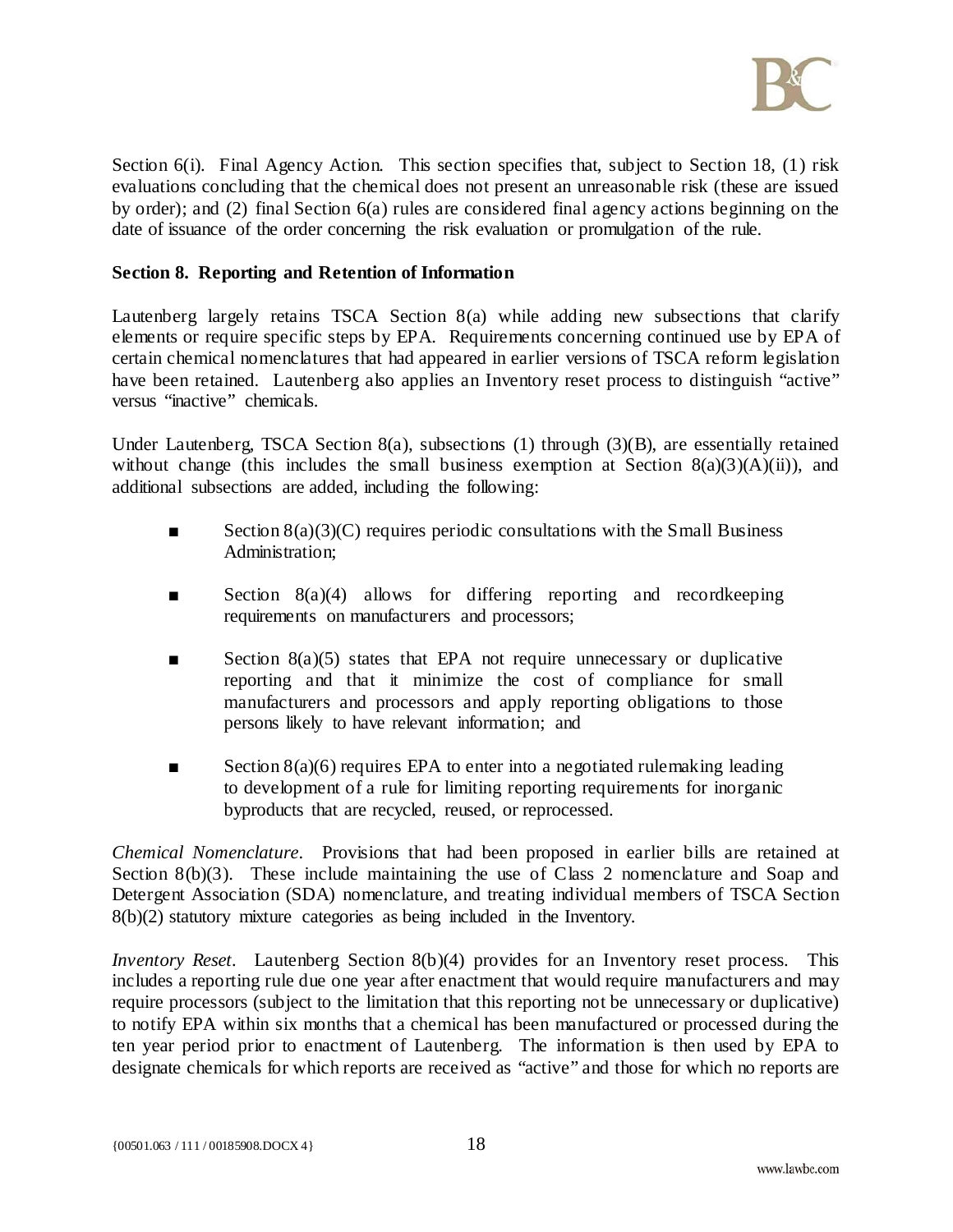

received as "inactive." The status of inactive chemicals can subsequently be changed to active by notifying EPA before the chemical is manufactured or processed.

EPA is required to continue to maintain confidential and nonconfidential portions of the Inventory. Any manufacturer or processor seeking to maintain an existing claim of confidential chemical identity must submit a notice that includes this request when reporting active chemicals. EPA is required to establish a plan, by rule and including an opportunity for companies to substantiate such claims made in reset reporting, for EPA to review and approve, approve/deny in part, or deny such claims in accordance with Section 14. The Agency has five years (extendable for two years) to complete this process.

#### **Section 9. Relationship to Other Federal Laws.**

Lautenberg amends TSCA Section 9(a), the "hand-off provision" that concerns referrals to other federal agencies, at subsection (2) by giving those agencies a time period specified by EPA in the referral in which to respond. In another change relative to TSCA, if the other agency does not respond and act as required and in a timely manner, EPA is required per Section 9(a)(4) to initiate or take action under TSCA Section 6 or 7.

Section 9(b) concerns laws administered by EPA, and contains, relative to TSCA, a new subsection (2) which states that in determining whether to act under TSCA or another EPA law, the Administrator shall consider all relevant aspects of the risk at issue and compare the estimated costs and efficiencies of the action to be taken under TSCA versus under the other EPA law.

Lautenberg includes a new Section 9(e), Exposure Information, which states that if EPA obtains information related to chemical exposures or releases that "may be prevented or reduced" under another federal law, EPA shall make that information available to the relevant federal agency or to the EPA office. This requirement, which is stated as being "[i]n addition to the requirements" of Section 9(a), does not require an EPA conclusion of "presents an unreasonable risk" as is the case for referrals under Section 9(a).

These changes to Section 9 substantially expand the scope and operation of this section of the Act with the result that, whereas actions or referrals under Section 9 were rare over TSCA's history, the situation seems likely to change.

#### **Section 12. Exports.**

Section 12(c). Mercury and Mercury Compounds. This section prohibits the export of certain mercury compounds as of January 1, 2020, other than to member countries of the OECD for environmentally sound disposal.

Lautenberg also amends Section 5 of the Mercury Export Ban Act of 2008 concerning temporary generator accumulation of elemental mercury.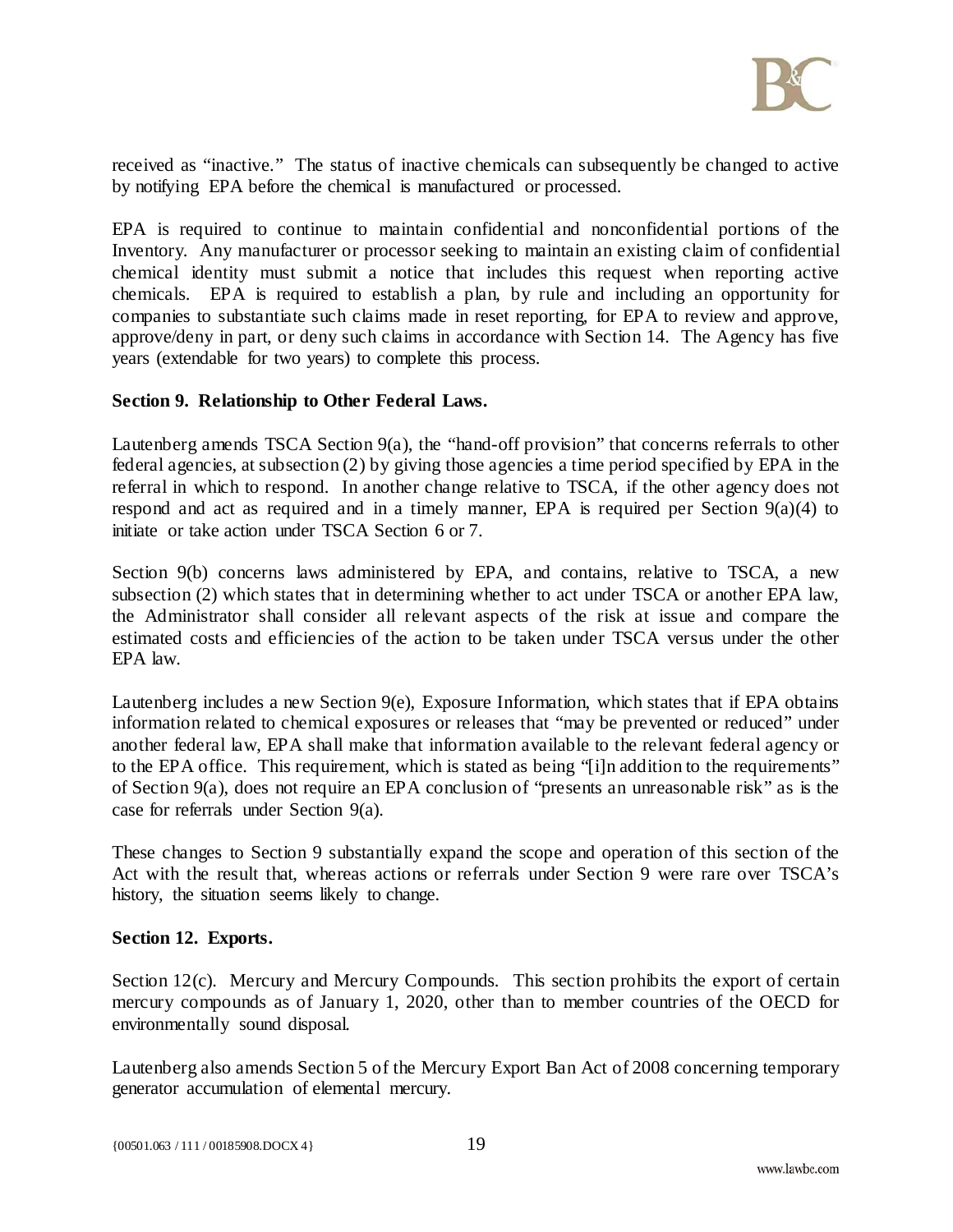

### **Section 14. Confidential Information.**

Lautenberg revises and completely replaces TSCA Section 14 concerning CBI.

Section 14(a) states that except as provided in Section 14, EPA shall not disclose information exempt from disclosure under Section (b)(4) of the Freedom of Information Act (FOIA) that has been reported or otherwise obtained under TSCA, and for which the requirements of Section 14(c) concerning assertion and substantiation of CBI claims have been met.

Section 14(b). Information Not Protected from Disclosure at subsection (1) makes clear that CBI that has been mixed with non-CBI does not lose its protection from disclosure.

*Health and Safety Studies.* Section 14(b)(2) concerning information from health and safety studies is a key section of the bill and the issues associated with this concept have been handled in a variety of ways in the preceding versions of the House and Senate bills to amend TSCA. The approach taken by Lautenberg generally falls back to that in TSCA Section 14(b) and, consistent with TSCA, "does not prohibit" the disclosure of health and safety data on chemicals that have been offered for commercial distribution or for which testing or notification is required under Section 4 or Section 5, respectively. Lautenberg makes careful changes to the last paragraph in the subsection from that in TSCA as follows (redlining to show changes):

> This paragraph does not authorize the disclosure release of any information data, including formulas (including molecular formulas (including molecular structures) of a chemical substance or mixture, that which discloses processes used in the manufacturing or processing of a chemical substance or mixture or, in the case of a mixture, the release of data disclosing the portion of the mixture comprised by any of the chemical substances in the mixture.

Section 14(b)(3). Other Information Not Protected from Disclosure. This provision does not have a counterpart in TSCA. This provision states that Section 14(a) does not prohibit the disclosure of certain types of "general information," for example, describing aggregated production volumes or a general description of a process used in manufacturing or processing of a chemical or uses of a chemical.

*Ban or Phase-outs.* Section 14(b)(4) states that CBI protections shall be presumed to no longer apply to information on chemicals that have been banned or phased-out under Section 6(a), although there are limitations, for example, in the case of Section  $6(g)$  exemptions concerning a specific condition of use.

Section 14(c). Requirements for Confidentiality Claims. This states that companies must meet certain requirements in asserting claims for CBI protection, including satisfying specific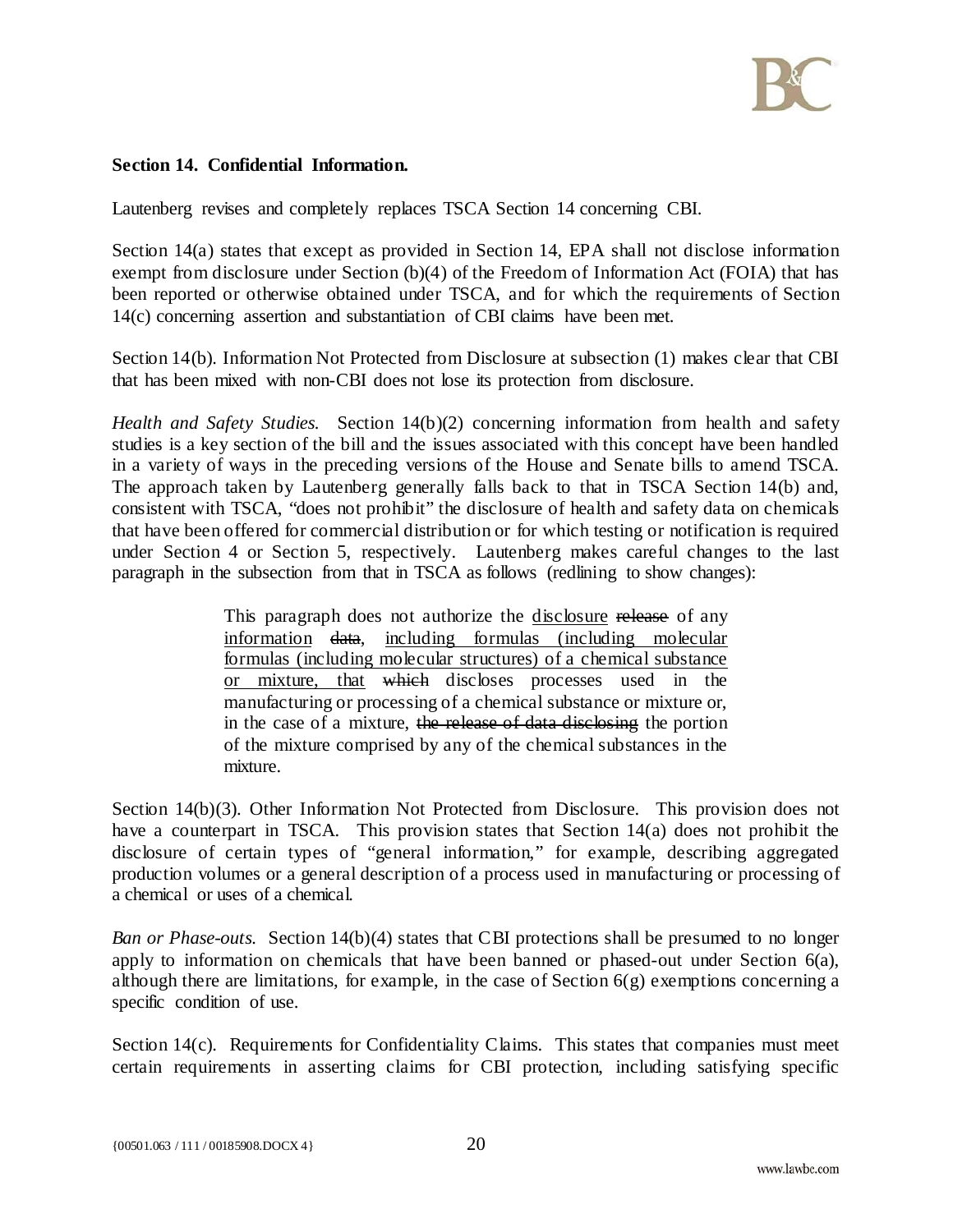

additional requirements when claiming chemical identity as confidential, as well as meeting substantiation requirements contained in rules promulgated by EPA.

Section 14(c)(2) states that certain types of information "shall not be subject to substantiation requirements," including specific information describing the processes used in manufacturing or processing a chemical, mixture, or article; marketing and sales information; and specific information regarding the use, function, or application of a chemical in a process, mixture, or article. Subsection (G) reiterates and further clarifies that specific chemical identity information is protected from disclosure prior to the date on which it is first offered for commercial distribution if the identify was claimed as CBI when notice occurred under Section 5.

*Exceptions.* Section 14(d) provides certain exceptions to protection from disclosure if various requirements can be met. In these cases, disclosure is allowed, for example, to a federal officer or employee, a state or tribal government for the purpose of administration or enforcement of a law, a federal, state, or tribal health or environmental professional, or a treating physician or nurse.

Section 14(e). Duration of Protection from Disclosure. This provision states that information, other than that described in Section  $14(c)(2)$  (information that is not subject to substantiation requirements), shall be protected for a period of ten years unless the claim is withdrawn earlier, and that extensions for additional ten-year periods shall be available if the requirements can be met. Information described in Section  $14(c)(2)$  is protected until the claim on such information is withdrawn.

*Review and Resubstantiation.* Section 14(f)(1) gives EPA discretion to require any CBI claim to be reasserted/resubstantiated if the chemical is designated as a high-priority substance under Section  $6(b)$  or as an active chemical under Section  $8(b)(5)(B)(iii)$ , or if EPA determines that disclosure of certain CBI "would be important to assist" EPA in conducting risk evaluations or promulgating rules under Section 6.

Section 14(g). Duties of Administrator. This provision describes various requirements that must be met by the Agency. These include a general requirement to review and approve/deny CBI claims within 90 days for initial claims and within 30 days for extension requests. EPA is also required to review all CBI claims for the identity of chemicals offered for commercial distribution as well as a representative subset of at least 25 percent of all other CBI claims. The section goes on to describe other requirements on EPA, including company notifications, procedures for appeals by companies, and the need for EPA to develop a system to assign a unique identifier to specific chemicals and to apply that identifier to all information applicable to that chemical.

Section 14(h) describes and imposes criminal penalties, including fines and imprisonment, for wrongful disclosure of CBI, while Section 14(j) states that all information reported to or otherwise obtained under this Act shall be made available upon written request to any duly authorized Congressional committee.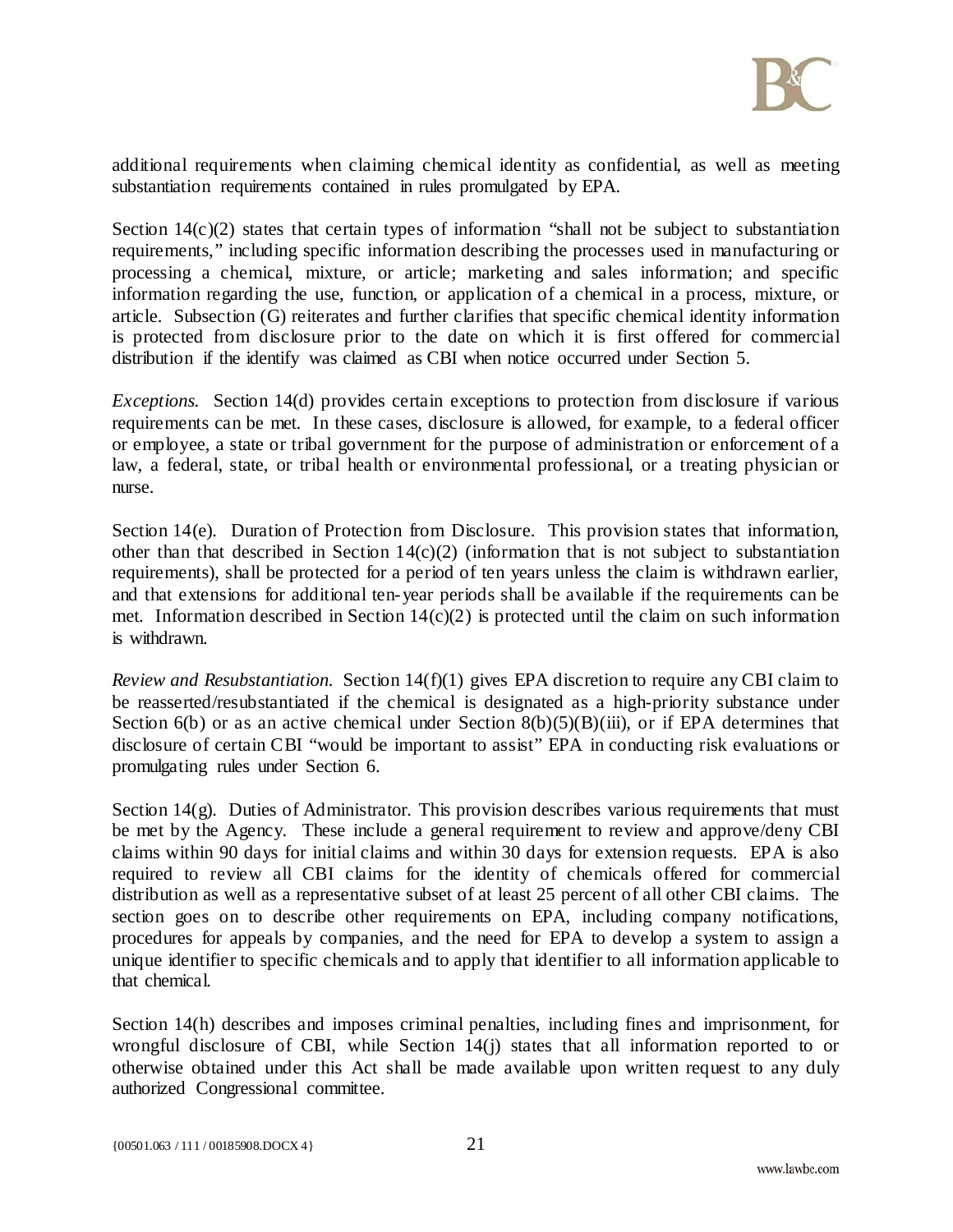

#### **Section 16. Penalties.**

Lautenberg increases civil and criminal penalties, respectively from \$25,000 to \$37,500, and from \$25,000 to \$50,000, and, as in TSCA applies these penalties as per day violations. Lautenberg also adds a new Section  $16(b)(2)$  concerning criminal penalties for anyone who is convicted of knowingly and willfully violating the law while knowing at the time that the violation places an individual in imminent danger of death or serious bodily injury. Such violations are subject to a fine of not more than \$250,000 or imprisonment up to 15 years, or both, for individuals, and a fine of up to \$1,000,000 for organizations.

#### **Section 18. State-Federal Relationship.**

As with the Senate bill, S. 697 (the Frank R. Lautenberg Chemical Safety for the 21st Century Act that was passed by the Senate on December 17, 2015), Section 18(a) in Lautenberg sets forth the general conditions under which states or political subdivisions of a state cannot establish or continue to enforce certain statutes or administrative actions. Specifically, states or political subdivisions of a state cannot establish or continue to enforce:

- A statute or administrative action that would require the "development of information" that is "reasonably likely to produce the same information required" under a TSCA Section 4, 5, or 6 rule, consent agreement, or order.
- A statute, criminal penalty, or administrative action that would prohibit or otherwise restrict the manufacture, processing, or distribution in commerce or use of a chemical substance: (1) for which a Section  $6(i)(1)$ determination is made (*i.e.,* that a chemical substance does not present an unreasonable risk of injury to health or the environment), consistent with the scope of the risk evaluation under Section  $6(b)(4)(D)$ ; or (2) for which a final rule is promulgated under Section 6(a), after the effective date of such rule, consistent with the scope of the risk evaluation under Section  $6(b)(4)(D)$ .
- A statute or administrative action requiring notification of a use that is already subject to a Section 5 SNUR.

The specific scope of these preemption conditions is set forth in Lautenberg Section 18(c), and is largely the same as S. 697. For example, Lautenberg states that preemption is applicable with respect to Section 18(a)(1)(B) and 18(b) when "the hazards, exposures, risks, and uses or conditions of use of such chemical substances included in" the scope of the risk evaluation pursuant to Section  $6(b)(4)(D)$ , or any final action taken pursuant to Section  $6(a)$  or  $6(i)(1)$ .

New to Lautenberg in Section 18(a) is the additional preemption of a "criminal penalty" with regard to chemical substances found not to present an unreasonable risk or otherwise restricted.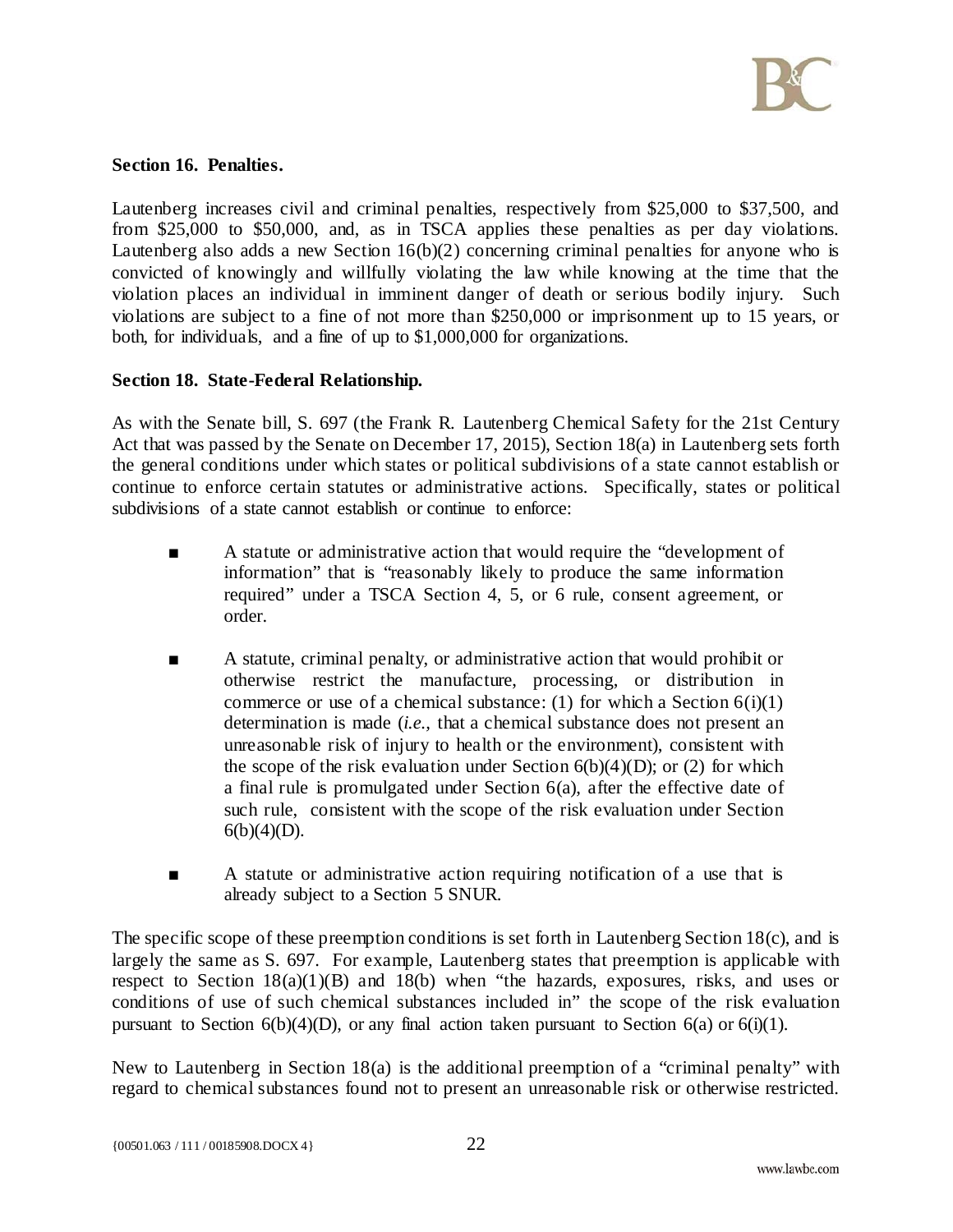

What is important to note with these provisions is that not only can states not enact new actions but cannot "continue to enforce" existing statutes or other actions when any of these conditions are met. It also means that states could enact such statutes or actions after Lautenberg is passed and continue to enforce them until such time that one of these conditions is met.

Section 18(b) sets forth effective dates after which states cannot establish statutes, criminal penalties, or administrative actions creating prohibitions or other restrictions with regard to highpriority substances. Specifically, the timeframe begins when EPA defines the scope of a risk evaluation under Section 6(b)(4)(D) and ends on the earlier date between: (1) the deadline established under Section 6(b)(4)(G) for completion of the risk evaluation expires; or (2) the date on which EPA publishes the risk evaluation under Section  $6(b)(4)(C)$ . This issue of when states could not establish new restrictions was one significantly debated, with some prior versions allowing preemption to commence once EPA makes a final determination that a chemical substance does, or does not, present an unreasonable risk of injury to health or the environment under the intended condition of use, or when a safety assessment was defined. The timeframe set forth in Lautenberg now arguably more clearly states when states are not preempted from regulating chemicals, and modifies those conditions to include after EPA fails to complete certain activities by established deadlines. Section 18(b) further states that this section does not restrict any state to continue to enforce any statute or administrative action enacted prior to the date when EPA defines and publishes the Section 6(b)(4)(D) scope of a risk evaluation. A state cannot, however, enforce any new prohibition or restriction established after the dates set forth in this paragraph.

Lautenberg adds reference in Section 18(b) to the preemption of criminal penalties, as is the case with Section 18(a).

Section 18(d) sets forth the exceptions from preemption, and is also similar to the language in S. 697, including but not limited to, allowing states to act under another statutory authority or when such action implements a reporting, monitoring, or other information obligation not otherwise required by EPA under Lautenberg.

Section 18(e), which addresses the Preservation of Certain Laws, is unchanged from S. 697, except for changing the date before which state actions are preserved. Now, Lautenberg preserves any state action taken before April 22, 2016 (previously August 1, 2015) that prohibits or otherwise restricts manufacturing, processing, distribution in commerce, use, or disposal of a chemical substance, as well as any action taken pursuant to a state law that was in effect on August 31, 2003. This section seemingly grandfathers in all state actions taken before April 22, 2016, or actions taken pursuant to state law before August 31, 2003, regardless of any subsequent EPA action or conditions set forth in Lautenberg.

The provisions in Section 18(f) establish the criteria that EPA must determine are met for it to approve a state waiver application and exempt a statute or administrative action from preemption, and the process under which EPA will review and either grant or deny a waiver application. There were several important changes made in S. 697, the majority of which were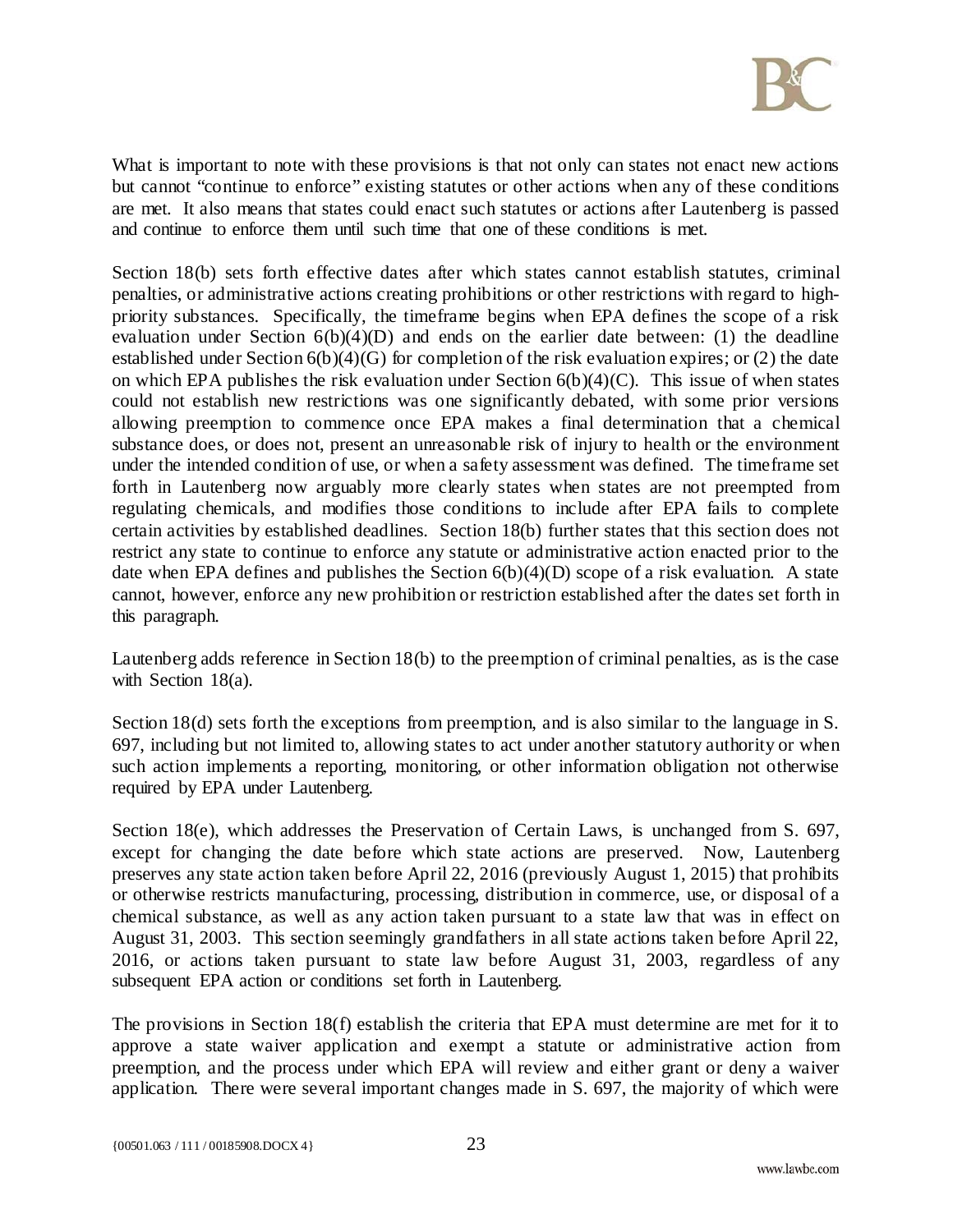

retained in Lautenberg. One change is to, again, include criminal penalties among the actions for which EPA can grant a discretionary waiver. The other change adds another condition for EPA to determine before granting a "required" exemption, namely, that "no later than the date that is 18 months after the date on which the Administrator has initiated the prioritization process for a chemical substance under the rule promulgated pursuant to section  $6(b)(1)(A)$ , or the date on which the Administrator publishes the scope of the risk evaluation for a chemical substance under section  $6(b)(4)(D)$ , whichever is sooner, the State or political subdivision of the State has enacted a statue or proposed or finalized an administrative action intended to prohibit or otherwise restrict the manufacture, processing, distribution in commerce, or use of the chemical substance."

Finally, Section 18(g) regarding the savings provisions remains unchanged from S. 697, meaning that nothing preempts any state or federal common law rights or any state or federal statute creating a remedy for civil relief. Lautenberg likewise is not intended to have any effect on private remedies, meaning actions taken under Lautenberg shall not be interpreted as dispositive in any civil action and do not affect the authority of any court "to make a determination in an adjudicatory proceeding under applicable State or Federal law with respect to the admission into evidence or any other uses of this Act or rules, regulations, requirements, standards of performance, risk evaluations, scientific assessments, or orders issued pursuant to this Act."

## **Section 19. Judicial Review.**

Lautenberg amends Section 19, as noted earlier, by adding a provision stating that Section 6(i)(1) orders making low-priority determinations are subject to legal challenge within 60 days of the designation. Lautenberg also makes orders under Sections 4, 5(e), and 5(f) subject to legal challenge. In addition, Lautenberg deletes all of TSCA Section 19(a)(3) that had applied a prescriptive definition of the administrative record upon which judicial review will be based, while retaining the same unusual "substantial evidence" standard of review rather than the more common arbitrary and capricious standard for such rules that had been proposed in prior versions of TSCA reform legislation, like S. 697. Under Lautenberg, the substantial evidence standard also applies to orders under Sections 4,  $5(e)$ ,  $5(f)$ , and  $6(i)(1)$ . The substantial evidence standard is widely believed to be more demanding than the conventional "arbitrary, capricious, or abuse of discretion" standard of review.

## **Section 20. Citizens' Civil Actions**

The only additional change to this section from S. 697 is to strike the provision allowing a person to petition to initiate a proceeding related to an order under Section 5 to now include Section 4 or 5.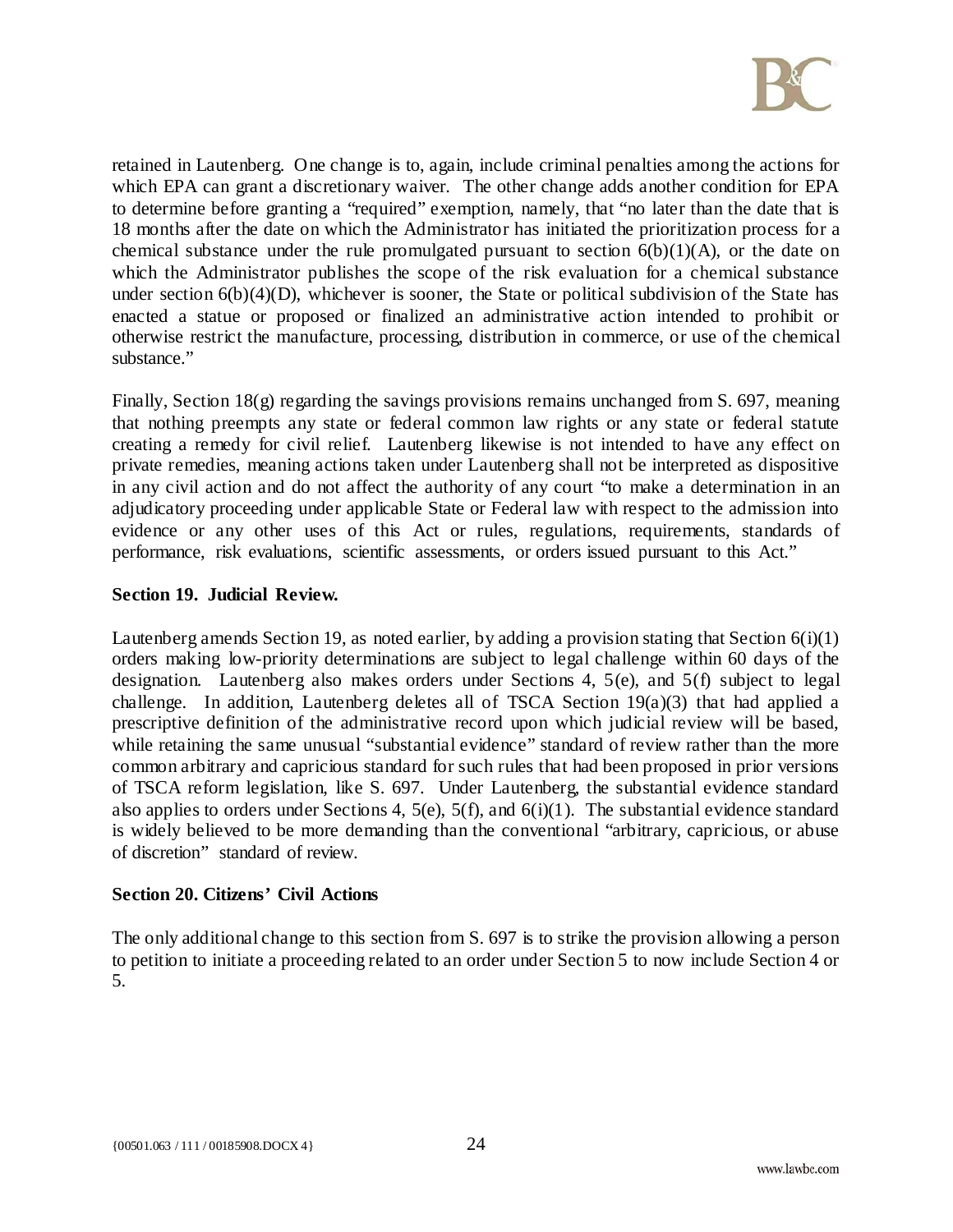

#### **Section 26. Administration of the Act.**

Lautenberg significantly revises and expands Section 26 relative to TSCA, including expanding the fee authority, establishing a fund to hold the fees which are then to be used (subject to appropriations) to defray the costs of certain activities, requiring the use by EPA of the best available science in taking scientific decisions, requiring EPA to develop and periodically review any PP&Gs necessary to carry out the amendments to the Act, and establishing a SACC.

TSCA Section 26(b)(1) is revised to allow for payment of fees for review of Section 4 information and Section 5 notices by manufacturers or processors of chemicals subject to risk evaluations under Section 6(b). The fees are to be "sufficient and not more than reasonably necessary to defray" the costs related to administering these sections as well as Section 14 concerning CBI.

Section 26(b)(3) establishes the TSCA Service Fee Fund to hold the fees which will be available for obligation subject to appropriation.

Section 26(b)(4). Amount and Adjustment of Fees. This provision states that in setting fees,  $EPA$  shall:

- Prescribe lower fees for small businesses:
- Set the fees at a level that will in aggregate provide a sustainable source of funds to annually defray the lower of:
	- $\geq$  25 percent of the costs of carry out Sections 4, 5, 6, and 14, other than the costs to conduct risk evaluations under Section 6(b); or
	- $\blacktriangleright$  \$25,000,000.
- Reflect an appropriate balance in the assessment of fees between manufacturers and processors;
- In the case of risk evaluations requested by manufacturers under Section  $6(b)(4)(C)(ii)$ , establish the fee at a level sufficient to defray the full costs (or 50 percent of the cost in the case of chemicals in the 2014 update of the TSCA Work Plan) of conducting the risk evaluation;
- Consult with parties potentially subject to fees prior to their establishment and periodically thereafter to increase or decrease fees as necessary to adjust for inflation and to ensure that the fees suffice to defray 25 percent of the costs as noted above; and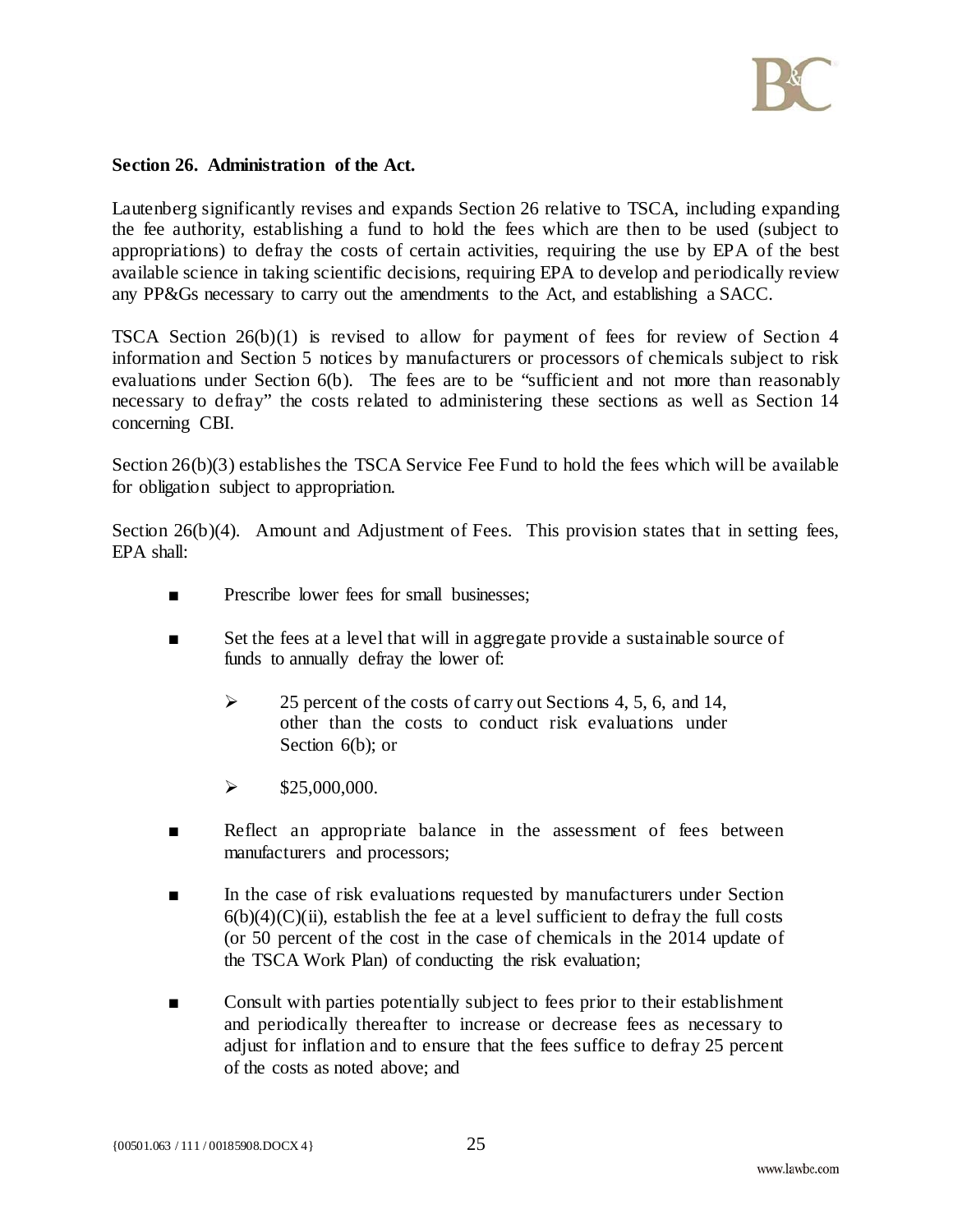

■ Refund fees (or a potion thereof) if a Section 5 notice is not reviewed or is withdrawn, if no substantial work was performed on the notice.

Section 26(b)(6) states that the fee authority shall terminate ten years after enactment unless reauthorized or modified by Congress.

Lautenberg Section 26(h) requires that EPA, in carrying out Sections 4, 5, and 6, shall use the best available science in taking scientific decisions, while Section 26(i) requires that EPA make such decisions under these sections based on the weight of the scientific evidence.

Section 26(I). Policies, Procedures, and Guidance. This section requires that within two years EPA shall develop any PP&Gs needed to carry out the amendments to TSCA and, every five years thereafter, review the adequacy of and revise such PP&Gs to reflect new scientific developments or understandings. Subsection (4) states that, concerning chemicals listed in the 2014 update to the TSCA Work Plan for which a completed risk has been published prior to enactment of Lautenberg, EPA may propose and promulgate rules under Section 6(a) that are consistent with the scope of the completed risk assessment. Subsection (5) requires that within one year, EPA shall develop guidance to assist interested persons in developing and submitting draft risk evaluations which "shall be considered" by EPA.

Section 26(m) specifies that six months after enactment, EPA shall submit to Congress a report that estimates the capacity of EPA to conduct and publish risk evaluations and the resources needed to conduct the minimum number of risk evaluation required under Section 6(b)(2). EPA is also required to report on its capacity to conduct and publish industry requested risk evaluations under Section  $6(b)(4)(C)(ii)$ , and its capacity to promulgate rules under Section  $6(a)$ . The report is to be updated every five years.

Section  $26(n)$  requires that EPA release an annual plan for risk evaluations that identifies the chemical assessments expected to be initiated or completed that year and the resources needed, describes the status of each ongoing risk evaluation, and updates the schedule for their completion.

Section 26(o) requires that EPA establish SACC within one year. The purpose of SACC is to provide independent advice and expert consultation with respect to scientific and technical aspects of issues under the Act.

## **Other Provisions**

Lautenberg amends Part P of title III of the Public Health Service Act by adding a provision concerning designation and investigation of potential cancer clusters. The purposes of the provision are to provide federal agencies with authority to help conduct investigations into and to help address potential cancer clusters and factors that may contribute to the creation of such potential clusters.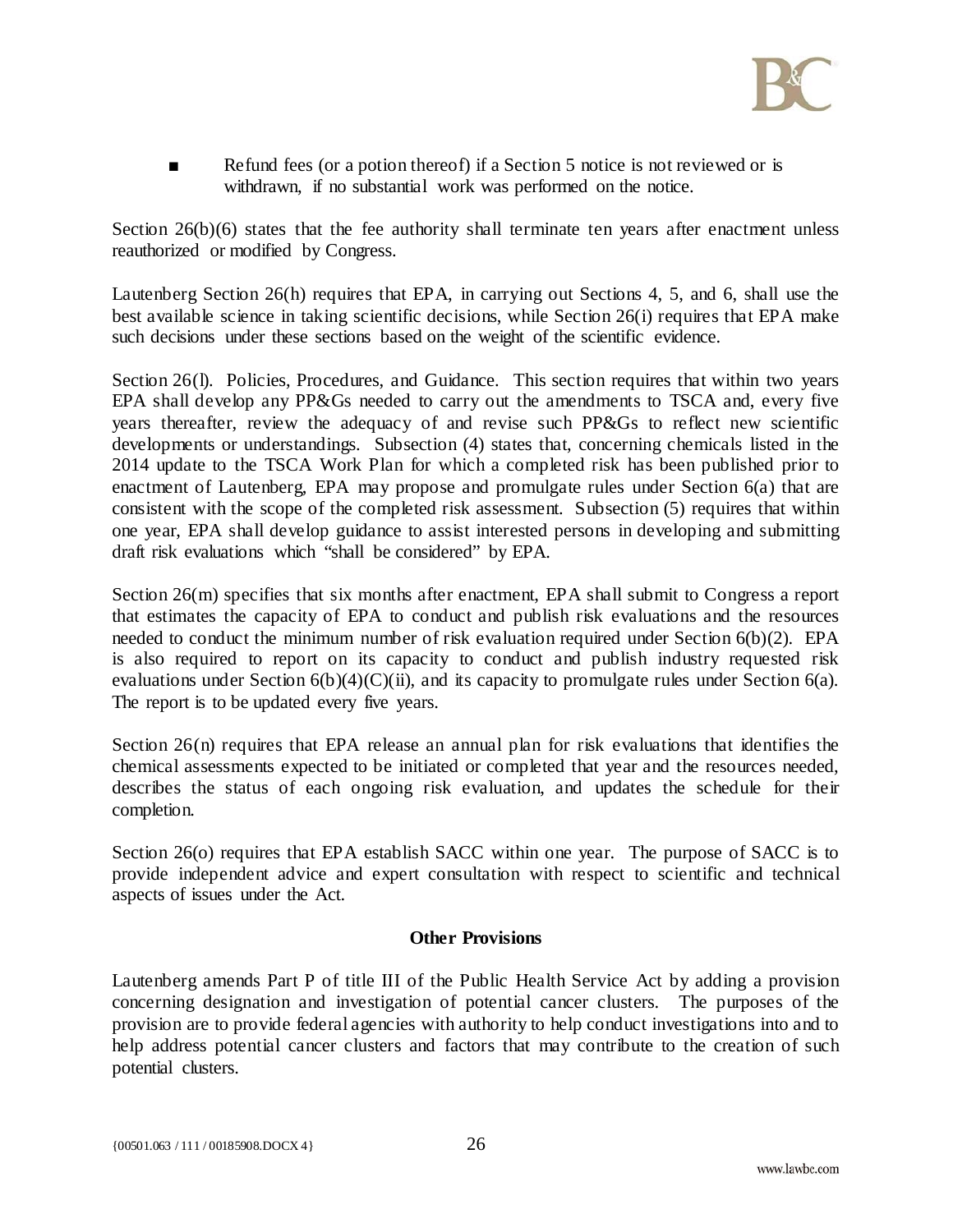

Lautenberg includes the Rural Healthcare Connectivity Act of 2016 that amends the Communications Act related to Universal Service by adding the term "skilled nursing facilities" to the definition of Health Provider in Section 254 of the Act.

It is of note that Lautenberg does not include a green chemistry provision. S. 697, at Section 27(c), had proposed to establish a Sustainable Chemistry Program, while H.R. 2576 (the TSCA Modernization Act of 2015 passed by the House on June 23, 2015) was silent.

## **Timing and Dates**

Lautenberg includes a number of specific deadlines for various decisions, rules, and reports. We have attempted to pull together a listing of the key dates and timing aspects that the bill imposes.

## *Dates Tied to Enactment*

*Ten years prior to enactment*: Period covered by the Inventory reset reporting rule at Section 8(b)(4).

*Six months after enactment*: EPA is to complete its initial report to Congress under Section 26(m) on EPA's capacity to handle risk evaluations and to promulgate Section 6(a) rules, and to update the report every five years.

*One year after enactment:*

- Finalize procedural rule establishing the prioritization and risk evaluation processes (Section 6(b));
- $\blacksquare$  Issue Inventory reset reporting rule (Section 8(b)(4)) followed by sixmonth reporting period for active chemicals that were manufactured or processed;
- Issue guidance document for interested persons to use in preparing draft risk evaluations that "shall be considered" by EPA (Section  $26(I)(5)$ ); and
- Establish SACC (Section 26(o)).

*180 days after enactment:* Risk evaluations are to be underway for ten chemicals from the 2014 update to the TSCA Work Plan (Section 6(b)(2)).

## *Two years after enactment*:

■ Develop strategic plan to promote the development and implementation of alternative test methods and strategies and update the plan every five years (Section  $4(h)(2)$ ); and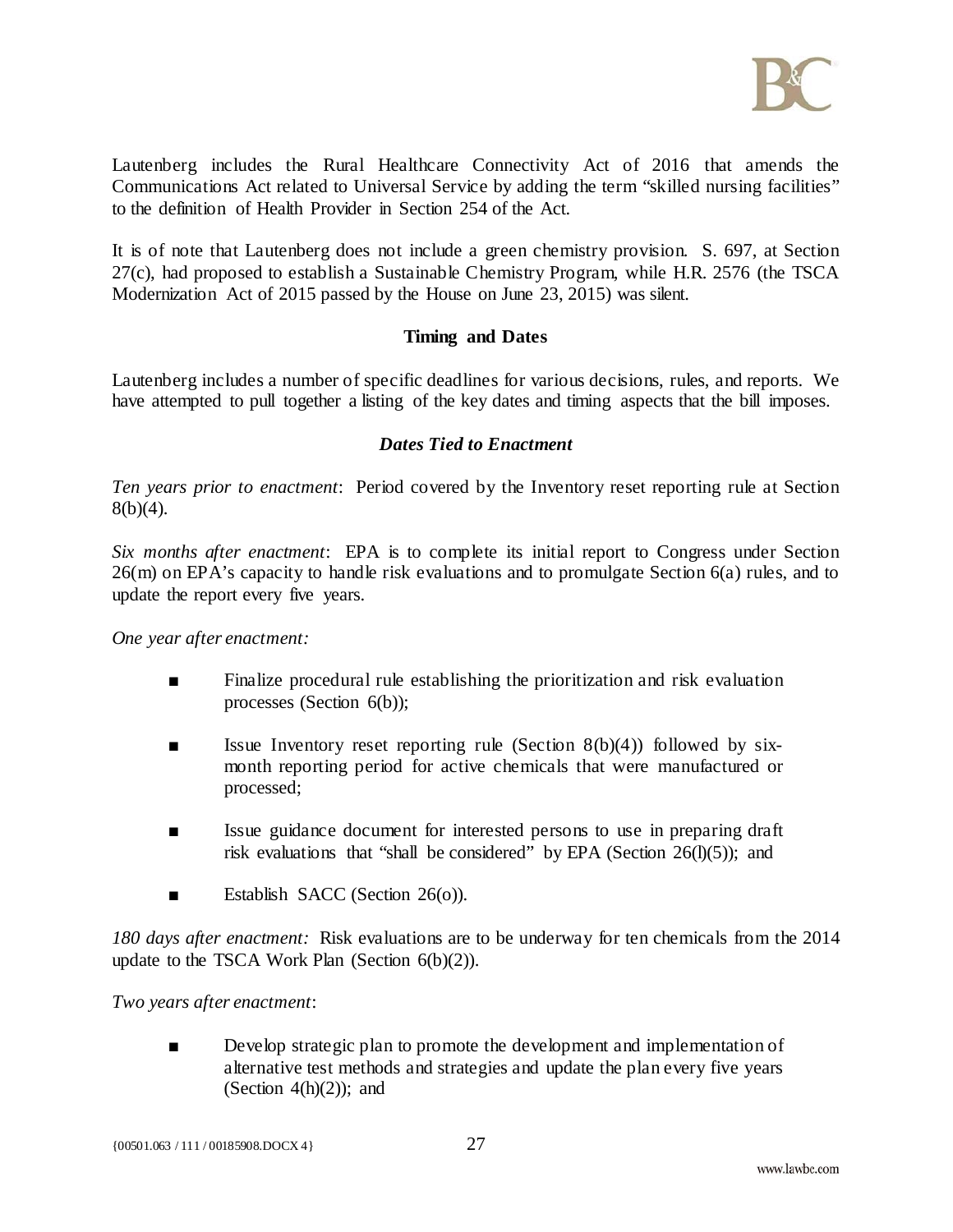

■ Develop PP&Gs needed to carry out amendments to TSCA and review/update every five years thereafter to reflect new scientific developments or understandings (Section 26(*l*)).

*In the fiscal year three years after enactment and every three years thereafter*: consult with parties and increase or decrease fees as necessary to adjust for inflation and to ensure that the fees collected are sufficient to meet certain requirements (Section 26(b)(4)).

*Three and a half years after enactment*: Risk evaluations underway for at least 20 high-priority designations and that at least 20 chemicals have been designated as low-priority (Section  $6(b)(2)$ ).

*Every five years after enactment*: Report to Congress on progress made on the strategic plan for alternative test methods (Section 4(h)(2)).

*At the conclusion of the fiscal year that is ten years after enactment*: fee authority terminates if not reauthorized by Congress (Section 26(b)(6)).

## *Other Timing Requirements and Dates*

*Section 4 receipt and review of prioritization testing conducted under Section 4(a)(2)(B*): Per Subsection (i), EPA is required to meet a 90-day deadline after receipt of the new information for designating subject chemicals as high- or low-priorities under Section 6(b).

*Section 5 reviews*: EPA reviews and determinations on new chemicals and SNUs must be completed during the applicable review period (generally 90 days, extendable to 180 days), or fees must be returned to the notifier (Section  $5(a)(4)$ ).

*Section 6 prioritizations, risk evaluations, and control measures*:

- Prioritizations:
	- $\triangleright$  The duration of the prioritization process for a chemical is set at 9-12 months. If at the end of this period EPA is unable to support a low-priority determination for a chemical, it shall be designated a high-priority (Section  $6(b)(1)(C)$ ; and
	- $\triangleright$  Low-priority determinations can be challenged within 60 days of publication (Section 19 $(a)(1)$ ).
- **Example 1** Risk evaluations (Section 6(b)(3) and (4)):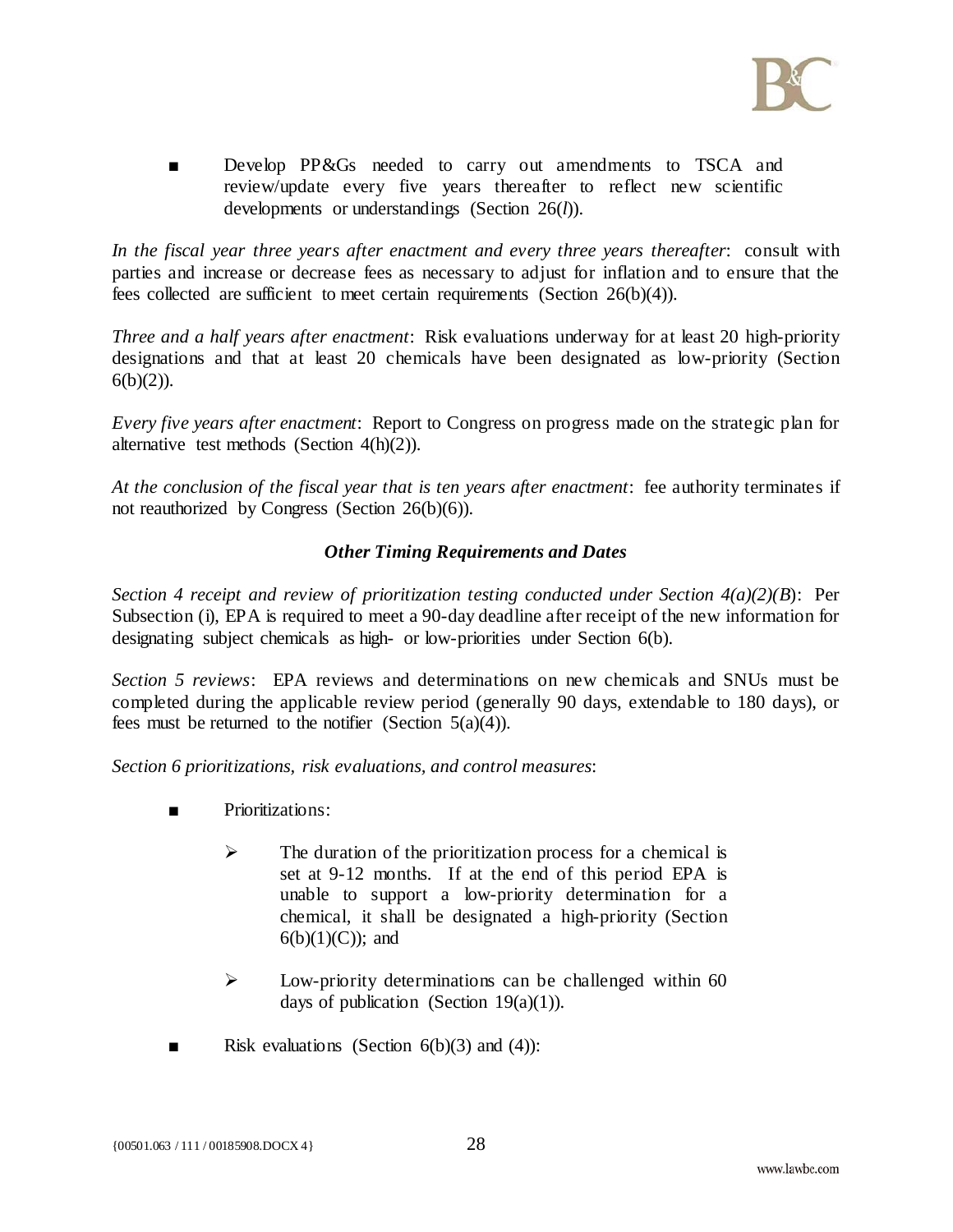

- $\triangleright$  Shall be initiated upon the designation of a high-priority chemical;
- $\triangleright$  The scope of a risk evaluation is to be published six months after initiation; and
- $\triangleright$  Risk evaluations are to be completed as soon as practicable but not later than three years after initiation, extendable for six months. Includes determination whether risk evaluation standard has been met.
- $\triangleright$  At the start of every calendar year, EPA is required to publish an annual plan and report concerning risk evaluations (Section 26 (n)).
- Risk management rules for chemicals determined to meet the risk evaluation standard (Sections 6(a),(c), and (g)):
	- $\triangleright$  Rule shall be proposed one year after publication of the final risk evaluation and be finalized in one additional year, extendable for two years in the aggregate; and
	- $\triangleright$  Mandatory compliance date shall be as soon as practicable but not later than five years after date of promulgation, except in case of an exemption under Section 6(g).
		- Full implementation date for ban or phaseout requirements shall be as soon as practicable.
		- The duration of exemptions granted under Section  $6(g)$  shall be determined by EPA as reasonable on a case-by-case basis.

# *Confidentiality claims under Section 14:*

- One year after compiling the list of active chemicals, EPA is required to promulgate a rule that establishes a five-year plan (extendable for two years) to complete its review of CBI chemical identity claims made on active chemicals (Section  $8(b)(4)(E)$ ).
- General requirement for EPA to review and make determinations on initial CBI claims within 90 days (Section 14(g)).